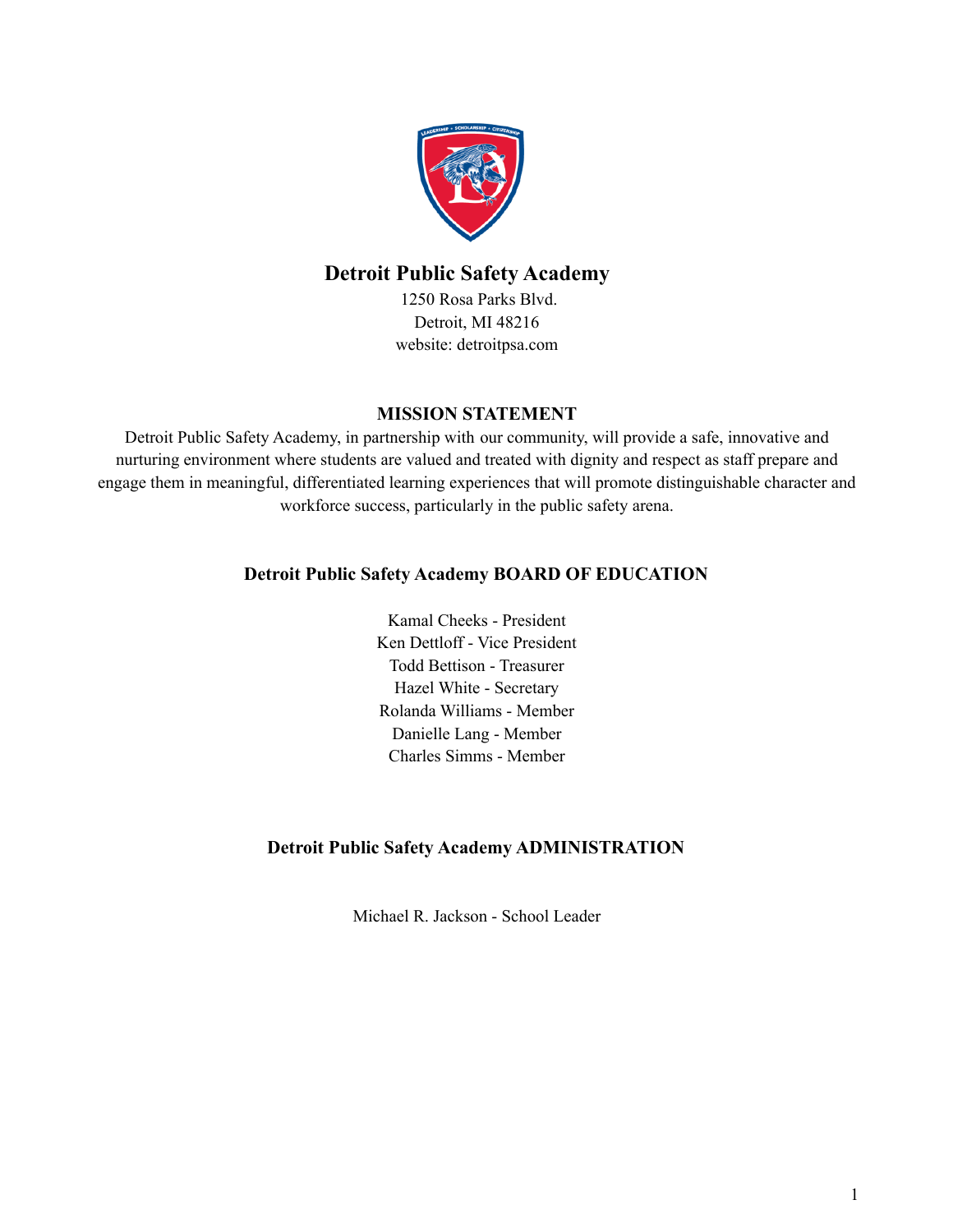# **TABLE OF CONTENTS**

| ACADEMIC SERVICES AND GENERAL INFORMATION             | Page         |
|-------------------------------------------------------|--------------|
|                                                       | $\mathbf{3}$ |
|                                                       |              |
|                                                       |              |
|                                                       | 8            |
| Detroit Public Safety Academy Graduation Requirements |              |
|                                                       | 12           |
|                                                       |              |
|                                                       | 16           |
|                                                       |              |

# **SUBJECT AREAS**

| 19 |
|----|
|    |
| 23 |
| 24 |
| 26 |
| 28 |
| 29 |
| 31 |
| 32 |
| 33 |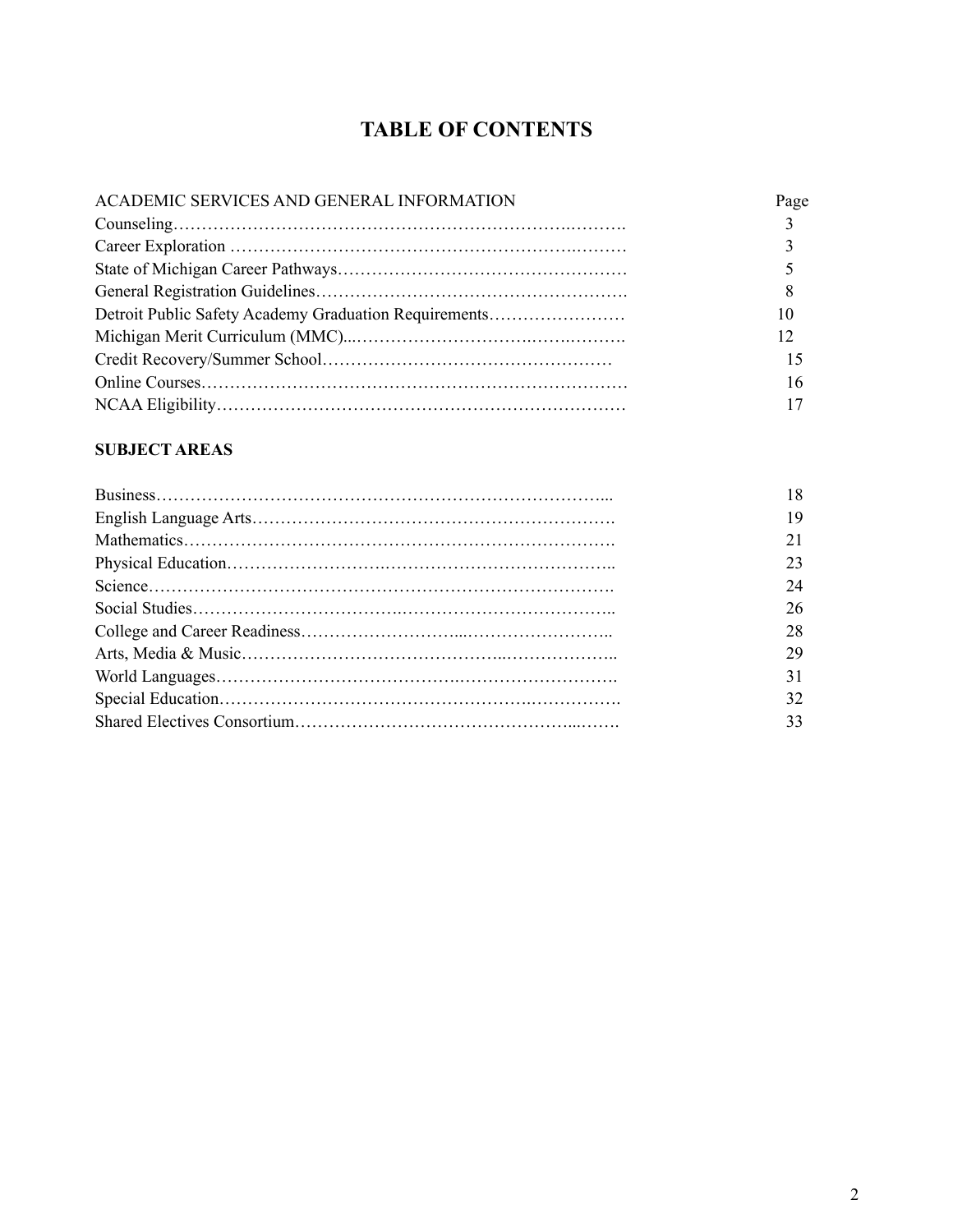# **COLLEGE AND CAREER PLANNING**

#### **College Applications**

Applications for most colleges and universities are available online on each individual school's website under the "admissions'' section. Some universities require students to apply through the Common Application ([www.commonapp.org](http://www.commonapp.org/)). Seniors should begin reviewing college application requirements, including admission essays and letters of recommendation, in August going into their senior year. Deadlines for applications and consideration of merit scholarships vary for each school; please be conscious of these important deadlines.

#### **Counselor Report and Letters of Recommendation**

It is the counseling department policy that a student must give at least 2 weeks' notice to process academic reports, letters of recommendation, and scholarship applications. Official transcripts are sent via Parchment at [www.parchment.com.](http://www.parchment.com/) SAT/ACT scores are to be sent to prospective colleges via College Board ([www.collegeboard.org](http://www.collegeboard.org/)) and/or ACT (www.act.org).

#### **Career Exploration and Planning**

Career exploration is an essential part of a student's high school journey which can not only impact their post-high school direction, but can serve as a source of motivation for students during their high school years. Whether it is off to a university, community college, trade school, military or workforce, students should be equipped with as much knowledge and information as possible to evaluate if they are on the right path. It is highly encouraged that students familiarize themselves with the Michigan Career Pathways and National Career Clusters as they start to consider their post-secondary plans. We highly encourage students to utilize the many resources available to them to explore the global career market, be aware of employment trends and the required education needed to pursue a specific job/career. Below is a list of websites we encourage you to visit:

#### **Michigan Bureau of Labor Market Information and Strategic Initiatives**

| *Michigan Hot 50 Jobs list                                                      |                                        |
|---------------------------------------------------------------------------------|----------------------------------------|
| http://milmi.org/research/ArtMID/40930/ArticleID/3189/Michigans-Hot-50-for-2022 |                                        |
| <b>Occupational Database</b>                                                    | <b>U.S. Bureau of Labor Statistics</b> |
| https://www.onetonline.org/                                                     | http://www.bls.gov/ooh/                |
| Xello (college and career readiness)                                            | <b>College Majors 101</b>              |
| Xello.world                                                                     | http://collegemajors101.com            |

### **Public College Admission Recommendations**

The state universities within Michigan have adopted specific requirements for students who graduate from high school and who wish to enter any of the 15 public universities. These requirements are an outgrowth of an initiative that began over six years ago to improve academic preparation of students seeking admission to a state university. The state universities have agreed that to be eligible for regular admission to a four-year degree program a high school student must successfully complete the following course requirements:

 $\blacksquare$  English – 4 years required

 $\blacksquare$  Mathematics – 3 years required, including intermediate algebra: 4 years strongly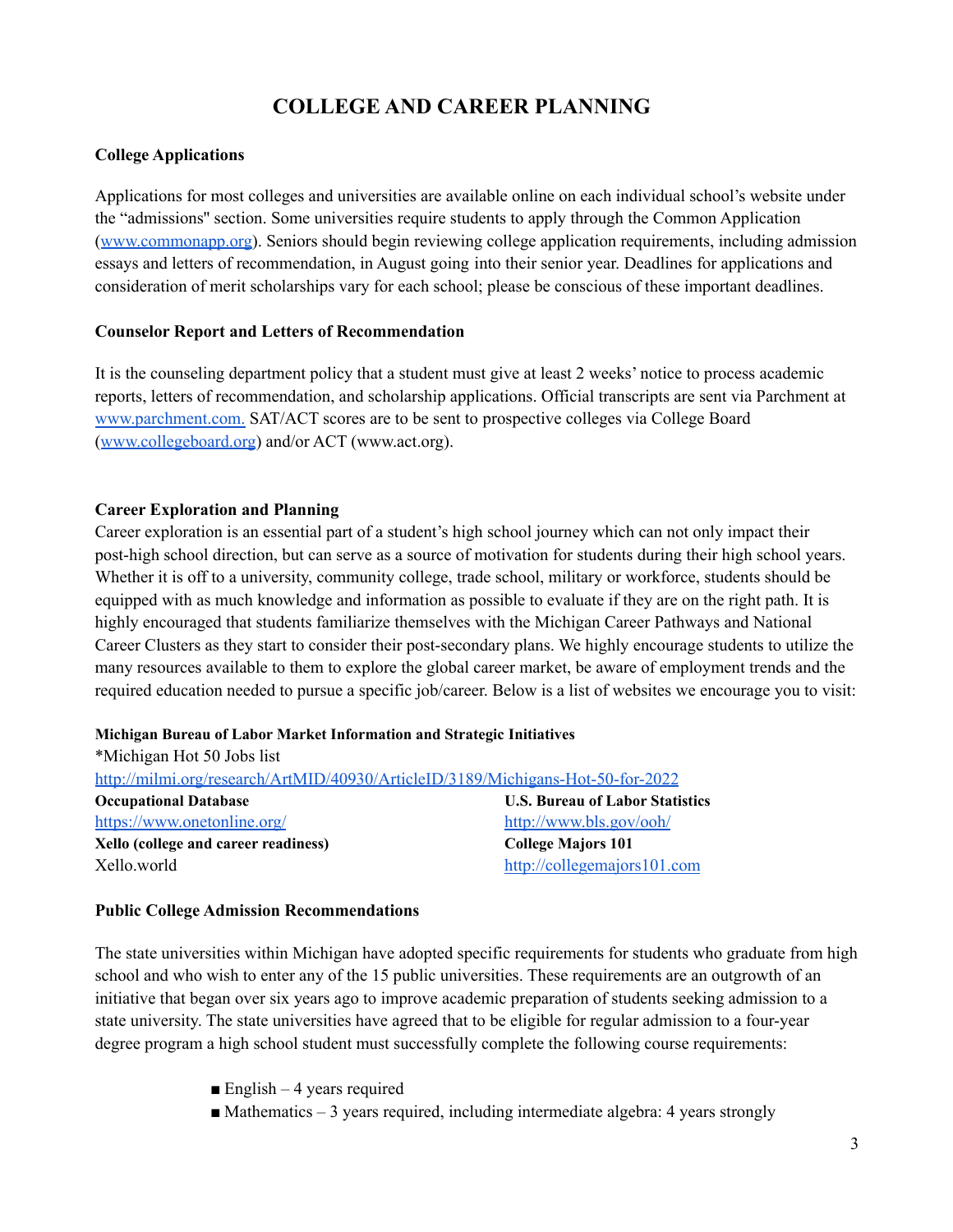recommended

- $\blacksquare$  Sciences 2 years required:
	- 3 years strongly recommended to include:
	- 1 year of biological science and
	- 1 year of physical science
	- at least 1 year of laboratory course is strongly recommended
- $\blacksquare$  History and Social Sciences 3 years required 1 year of American History required 1 year of World History strongly recommended

Prospective students are also encouraged to complete courses in the following areas:

- $\blacksquare$  World Language 3 years strongly recommended
- $\blacksquare$  Fine and Performing Arts 2 years strongly recommended
- Computer Literacy 1 year of hands-on experience strongly recommended

The universities recognize that, for a variety of reasons, some students may not be able to complete all of the requirements. In such circumstances, students may still be considered for admission and are encouraged to apply to the university of their choice. In all instances, each university has final authority for admissions decisions based on the level of achievement required and other indicators of potential for academic success. Students are encouraged to make the best use of courses that are offered at their high school. By doing so, they are more likely to develop the competencies and skills that are essential for academic success and, at the same time, have greater control over their choice of college and career options. It is highly recommended that students visit college web sites to see their recommended high school course sequence. \*source: <http://www.masu.org/>

The following is a list of Michigan's Universities:

Central Michigan University Oakland University Eastern Michigan University **Saginaw Valley State University** Saginaw Valley State University Ferris State University University of Michigan-Ann Arbor Grand Valley State University **Example 2018** University of Michigan-Dearborn Lake Superior State University University of Michigan-Flint Michigan State University Wayne State University Michigan Technological University Western Michigan University Northern Michigan University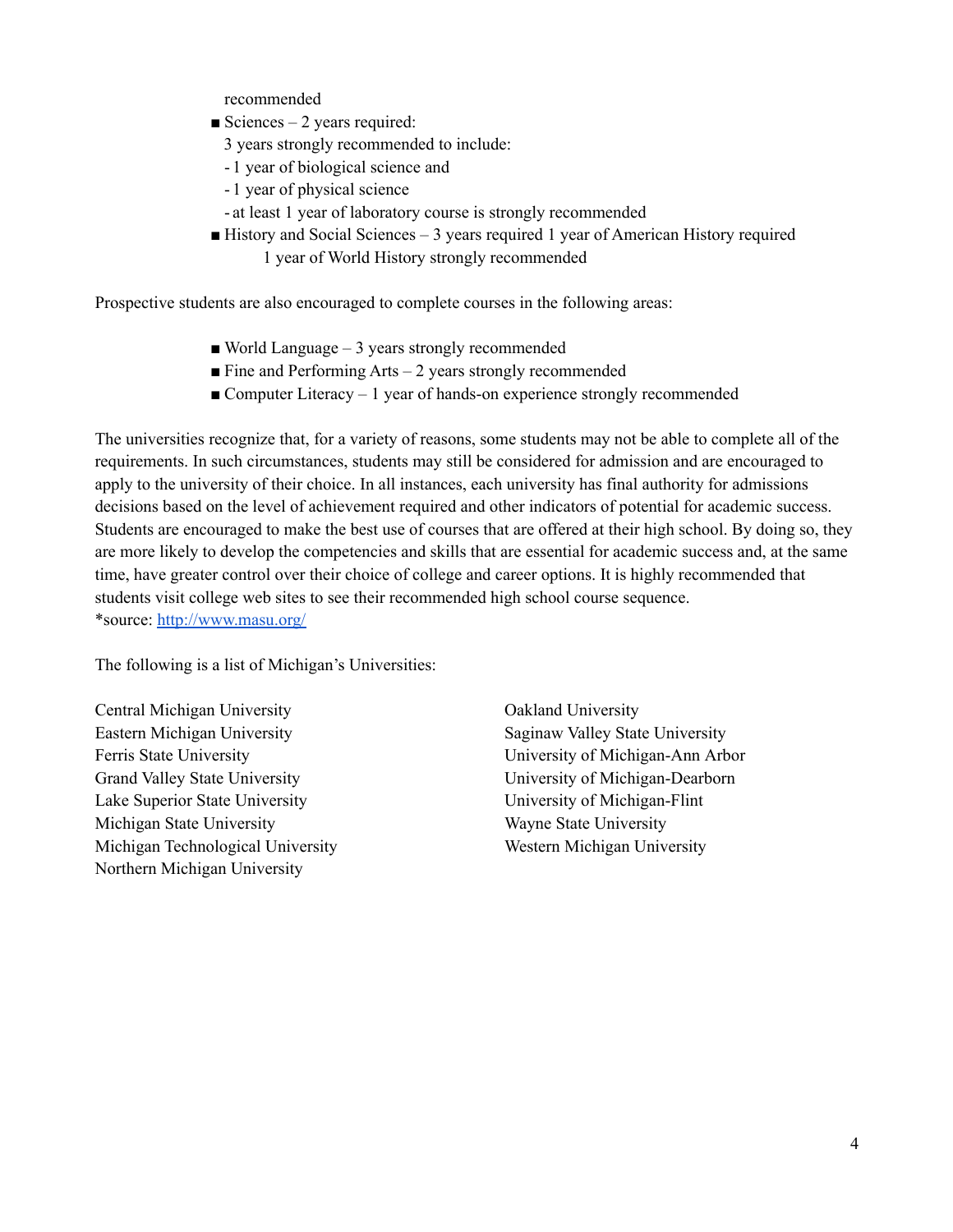

# **MICHIGAN CAREER PATHWAYS & NATIONAL CAREER CLUSTERS**

Career Pathways are careers that are grouped together because many of the people in them share similar interests and strengths. All pathways include a variety of occupations that require different levels of education and training. Selecting a Career Pathway provides a focus into which one can begin directing energies and determining a tentative career "fit" though it is always acceptable to change one's mind. By identifying with a pathway students are aided in selecting courses, extra-curricular activities and part-time employment. Career Pathways provide a plan for all students regardless of their interests, abilities, talents, or desired levels of education. All pathways have equal dignity. The following six (6) Career Pathways have been developed by the state of Michigan.

The U.S. Department of Education Office of Career, Technical, and Adult Education (DCTAE) has identified 16 career clusters representing career opportunities for the 21<sup>st</sup> century economy. These clusters will frame student opportunities as they pursue postsecondary education and a wide range of career opportunities from front-line to professional and managerial careers.

| Michigan Career Pathways                                                 | U.S. Department of Education Career Clusters                                                                                             |
|--------------------------------------------------------------------------|------------------------------------------------------------------------------------------------------------------------------------------|
| Arts & Communications                                                    | Arts, A/V Technology & Communications                                                                                                    |
| Business/Management/Marketing & Technology                               | Business, Management & Administration Finance<br>Hospitality & Tourism<br>Information Technology Marketing, Sales & Service              |
| Engineering, Manufacturing & Industrial<br>Technology                    | Architecture & Construction Manufacturing<br>Science, Technology, Engineering & Mathematics<br>Transportation, Distribution & Logistics  |
| <b>Health Sciences Human Services</b><br>Natural Resources & Agriscience | <b>Health Sciences</b><br>Education & Training Human Services<br>Law, Public Safety & Security Government $\&$<br><b>Public Services</b> |
|                                                                          | Agriculture, Food & Natural Resources                                                                                                    |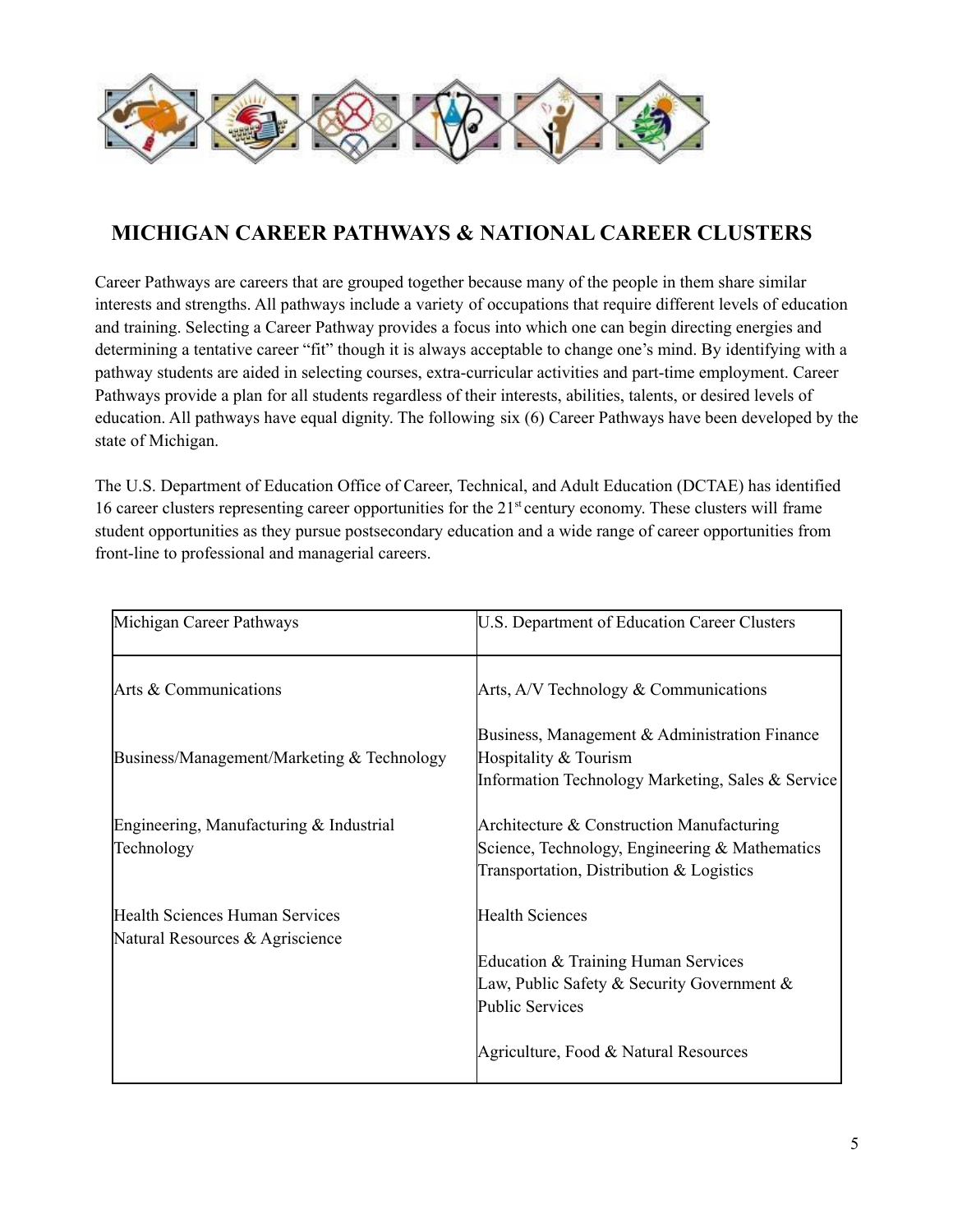# **CAREER PATHWAYS**

## **Arts and Communication**

Careers in this path are related to the humanities and performing, visual, literary, and media arts. These include architecture; graphic, interior, and fashion design; writing; film; fine arts; journalism; languages; media; advertising; and public relations.

- Are you a creative thinker?
- Are you imaginative, innovative, and original?
- Do you like to communicate ideas?
- Do you like making crafts, drawing, playing a musical instrument, taking photos, or writing stories?

If your answer to any of these questions is "yes", this may be the career path for you!

## **Business, Management, Marketing, and Technology**

Careers in this path are related to the business environment. These include entrepreneur, sales, marketing, computer/information systems, finance, accounting, personnel, economics, and management.

- Do you enjoy being a leader, organizing people, planning activities, and talking?
- Do you like to work with numbers or ideas?
- Do you enjoy carrying through with an idea and seeing the end product?
- Would you enjoy balancing a checkbook, following the stock market, holding an office in a club, or surfing the internet?

If your answer to any of these questions is "yes," this may be the career path for you!

### **Engineering/Manufacturing and Industrial Technology**

Careers in this path are related to technologies necessary to design, develop, install, and maintain physical systems. These include engineering, manufacturing, construction, service, and related technologies.

- Are you mechanically inclined and practical?
- Do you like reading diagrams and blueprints, and drawing building structures?
- Are you curious about how things work?
- Would you enjoy painting a house, repairing cars, wiring electrical circuits, or working with woodworking?

If your answer to any of these questions is "yes," this may be the career path for you!

### **Health Sciences**

Careers in this path are related to the promotion of health and treatment of disease. These include research, prevention, treatment, and related health technologies.

- Do you like to care for people or animals that are sick or help them stay well?
- Are you interested in diseases and in how the body works?
- Do you enjoy reading about science and medicine?
- Would it be fun to learn first aid or volunteer at a hospital or veterinary clinic?

If your answer to any of these questions is "yes," this may be the career path for you!

### **Human Services**

Careers in this path are related to economic, political, and social systems. These include education, government, law and law enforcement, leisure and recreation, military, religion, childcare, social services, and personal services.

• Do you like to work with people to solve problems?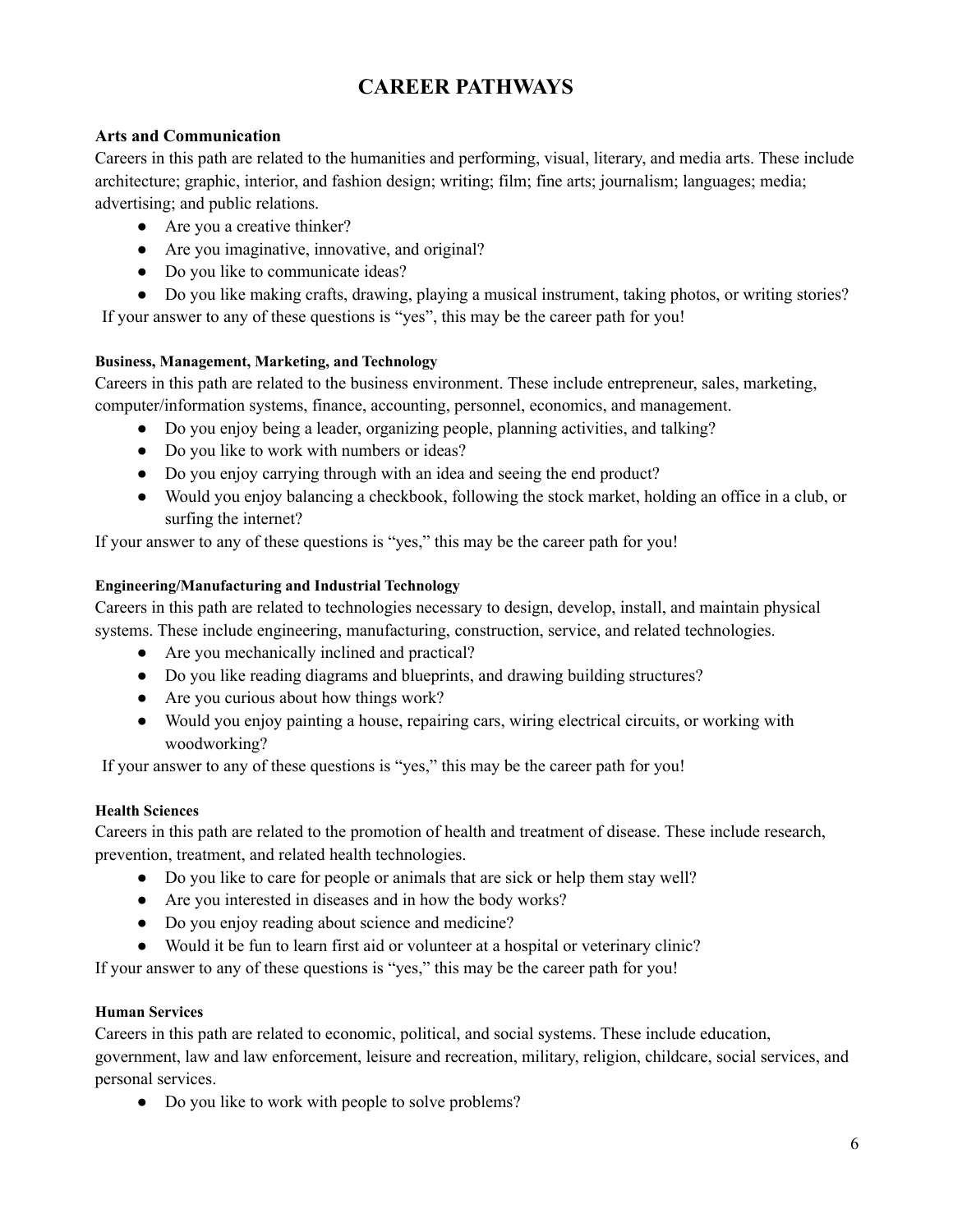- Do you like to help friends with family problems?
- Do you like reading, storytelling, traveling, or tutoring young children?

If your answer to any of these questions is "yes," this may be the career path for you!

## **Natural Resources and Agriscience**

Careers in this path are related to agriculture, the environment, and natural resources. These include agricultural sciences, earth sciences, environmental sciences, fisheries, forestry, horticulture, and wildlife.

- Are you a nature lover?
- Are you practical, curious about the physical world, and interested in plants and animals?
- Do you enjoy hunting and fishing?
- Are you interested in protecting the environment?

If your answer to any of these questions is "yes," this may be the career path for you!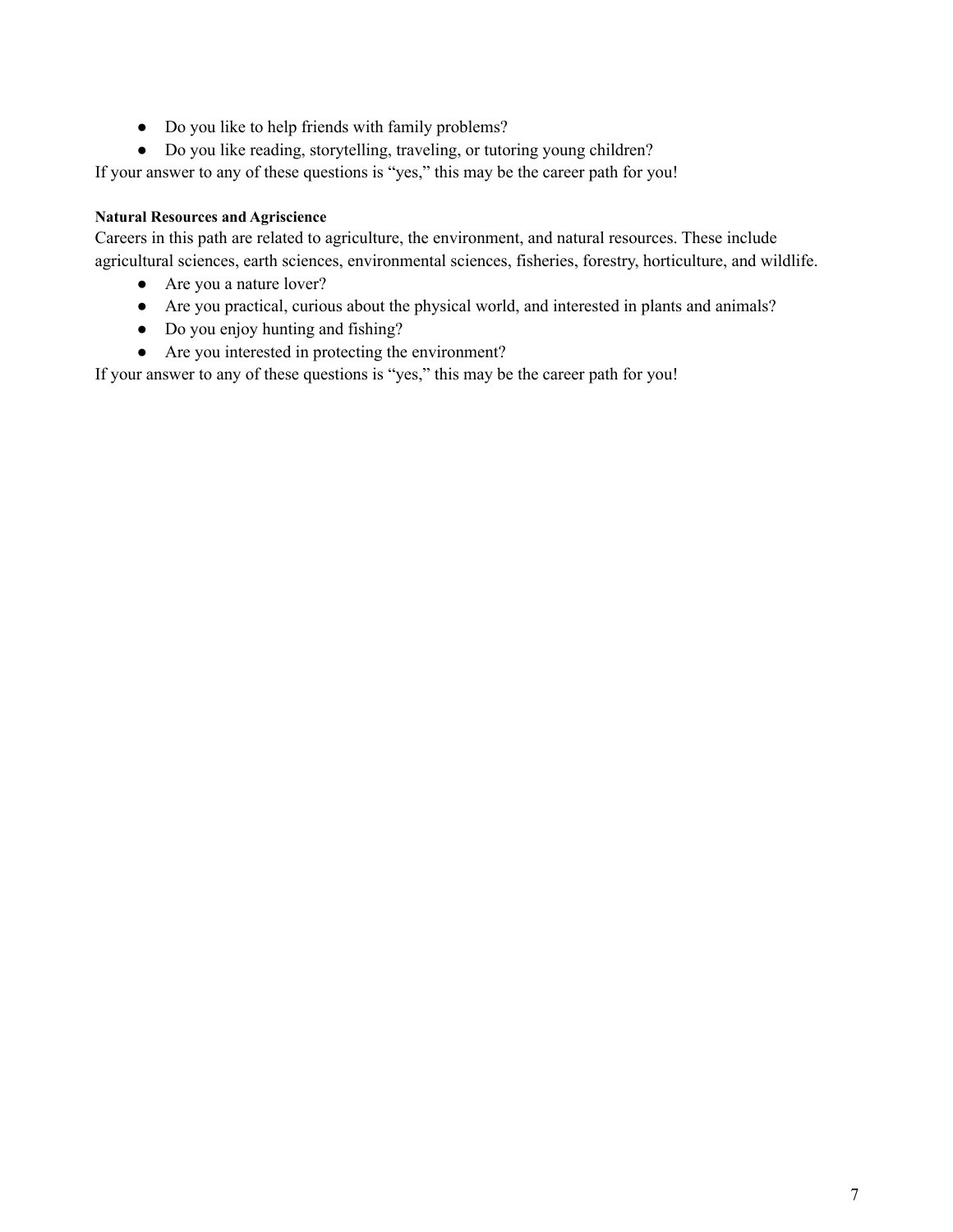# **GENERAL REGISTRATION GUIDELINES**

#### **Important Information Regarding Course Selections and Schedule Adjustments**

Students and parents must understand that classes are planned and teacher schedules are developed on the basis of courses requested by students during class registration. The classes selected by the students and approved by the parents will comprise the student's schedule for the following school year. Classes, once started, may not be changed. If special circumstances necessitate a schedule change, the student should contact his/her counselor for advice. Parental conferences will be arranged if it is deemed appropriate.

The registration process begins when students receive this Course Guide. It is very important that students and parents carefully select courses and make adjustments in course selections during the time provided in the registration process. Students will have only about two weeks from receipt of this guide (though it is available year-round on our website [detroitpsa.com](https://www.detroitpsa.com/) to consult with counselors, teachers, and their parents before finalizing selections.

Due to low enrollment or other factors, some courses described in this guide may not be offered. Parents are encouraged to communicate freely with their child's counselor and members of the school staff throughout the registration process.

Prerequisites for classes are listed immediately following the course description in bold print. Students are urged to check this carefully before selecting classes. Also, athletes need to be aware that not all classes are NCAA approved. In addition, some colleges are placing an increased emphasis on the level of rigor of courses that students take; highly selective colleges expect students to take challenging core courses through four years of high school.

#### **Example of a School Based Policy**

### Once the student's actual schedule is determined, the student will only be allowed to make changes if one of the **following five criteria exist:**

- A. The student has an incomplete schedule because of an unavoidable conflict due to classes being offered during the same period.
- B. The student has a failure from the previous semester in a prerequisite, sequential, or required course.
- C. The student completed a course in summer, after school or an approved online course that is on his/her current schedule.
- D. A student is academically misplaced as verified by the teacher, counselor, and/or parent.
- E. The student has special permission by the school leader due to documented extenuating circumstances. (Teacher preferences is not a valid reason for a schedule change except that the student may submit to the principal a written teacher change request in cases where the student has already had that teacher for at least one semester). Note: permission by the school leader does not mean that the change will be able to occur. After approval, the student will meet with their counselor to review options and determine whether the schedule change is possible.

#### Students who do not qualify for a schedule adjustment under the above criteria must follow their schedule for the **entire semester.**

Students who qualify for a schedule adjustment should sign up as soon as possible to meet with their counselor to try to change their schedule. Schedule adjustments will only be made during the first 5 days of a semester.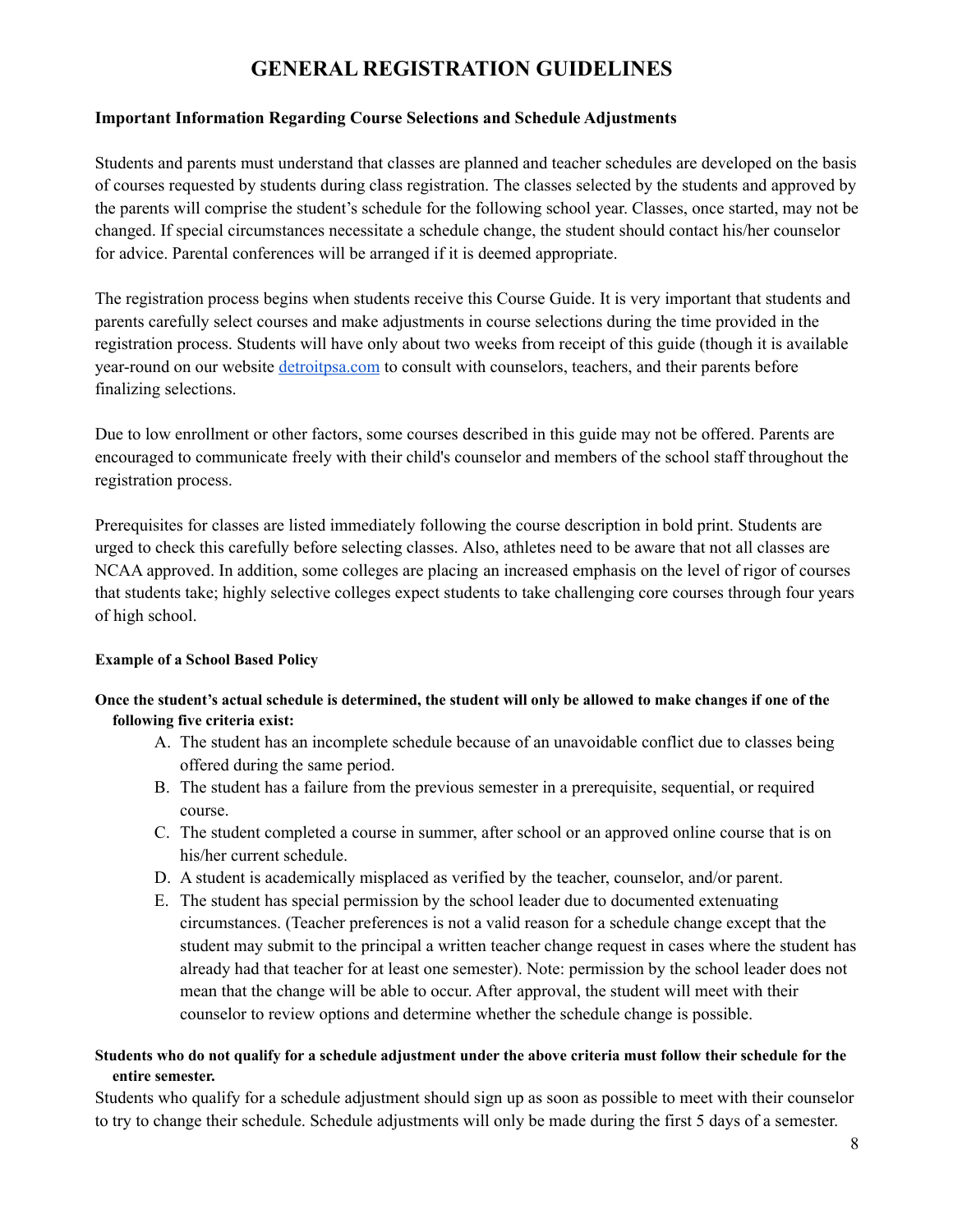All stakeholders must understand that changing a student schedule is often difficult and may require changes in other courses. In some cases, schedule changes are not desirable or possible. No schedule changes will be made after the end of the first 5 days except as approved by the principal (see "E" above). Courses dropped after 5 school days will be recorded as an "E".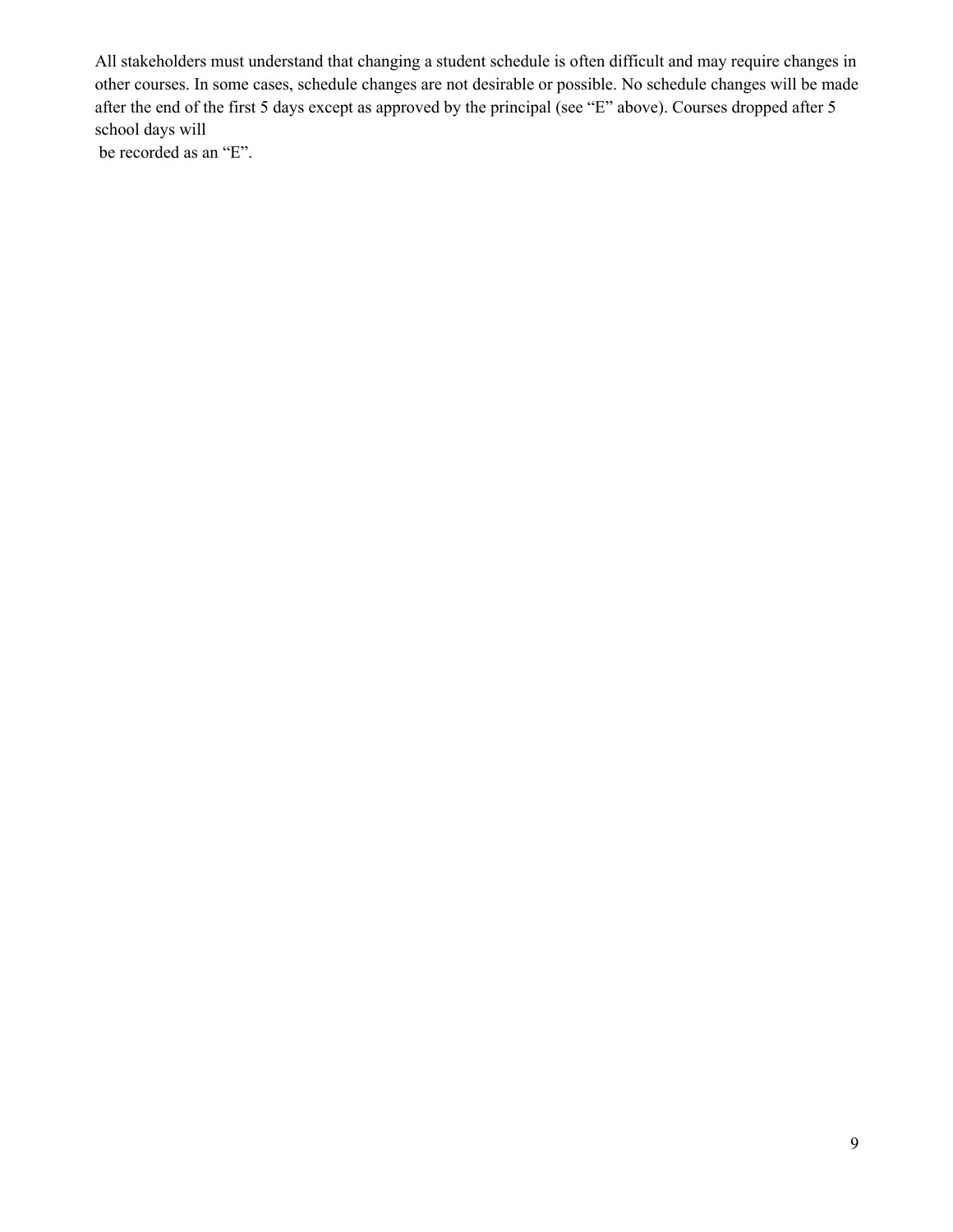# **DETROIT PUBLIC SAFETY ACADEMY GRADUATION REQUIREMENTS**

Determining credit for graduation will be based on successful completion of all required classes and credits at Detroit Public Safety Academy and/or transfer of required classes and credits from another high school, approved alternative programs, or approved on-line classes.

The principal will decide (with recommendations from the counselor) which required classes and credits will or will not be accepted for transfer.

All classes and credits accepted will be transferred to the student's transcript based on the following:

- 1. Course titles and letter grades will be transferred exactly as they are recorded on the student's official transcript from the institution granting the credit. If grades were not issued, a grade will be issued based on the grading scale listed below.
- 2. Credit earned for each class will be transferred as follows: 1 semester (60-90 hours of instruction) will be granted 0.5 credits.

| <b>Letter Grade</b> | <b>Percentage</b> |
|---------------------|-------------------|
| A                   | $9 - 100$         |
| B                   | 80-89             |
| $\mathcal{C}$       | 70-79             |
| D                   | 60-69             |
| E                   | 59-below          |

All high school students must participate in and complete the following state required assessments: PSAT 9, PSAT 10, SAT, M-STEP, or WorkKeys. By the end of their junior year, students are required to complete the appropriate test for which they qualify based upon academic performance and/or special education needs and/or requirements.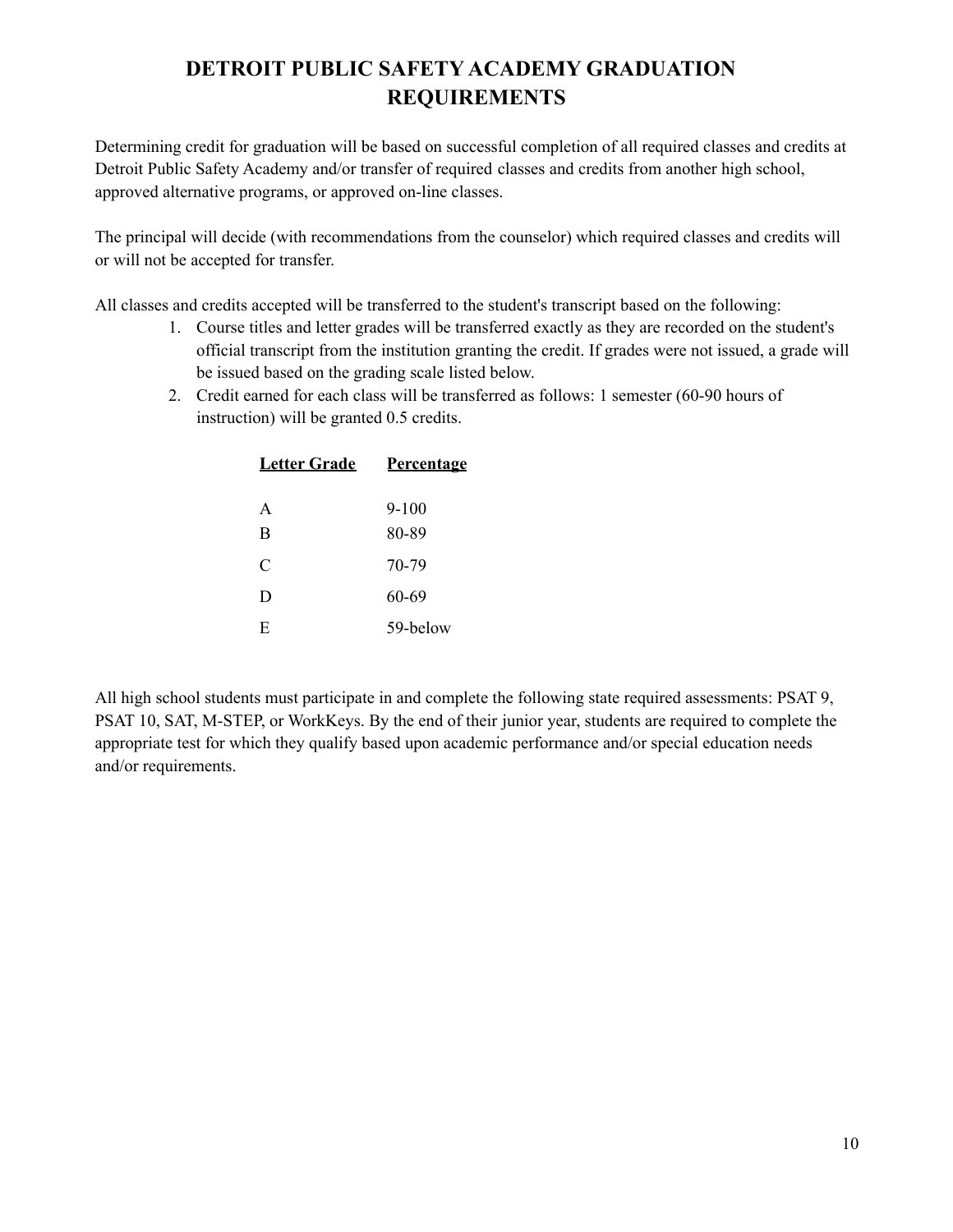# **DETROIT PUBLIC SAFETY ACADEMY GRADUATION CREDITS**

| <b>Subject</b>                                        | <b>Credits</b> | <b>Requirements</b>                                                                                                                                                                                                                                                            |
|-------------------------------------------------------|----------------|--------------------------------------------------------------------------------------------------------------------------------------------------------------------------------------------------------------------------------------------------------------------------------|
| <b>English</b>                                        | $\overline{4}$ | 1 year English in 9th grade<br>1 year English in 10th grade<br>1 year English in 11 <sup>th</sup> grade<br>1 year English in $12th$ grade                                                                                                                                      |
| Math                                                  | $\overline{4}$ | Requirements include Algebra 1, Geometry, Algebra 2 and a math-<br>related course during the senior year.                                                                                                                                                                      |
| <b>Social Science</b>                                 | $\overline{3}$ | Requirements include U.S. History, Government, Economics and<br>World History                                                                                                                                                                                                  |
| <b>Science</b>                                        | 3              | 9 <sup>th</sup> - Physical Science<br>10 <sup>th</sup> – Life Science<br>$11th$ – Earth & Space Science                                                                                                                                                                        |
| <b>World Language</b>                                 | $\overline{2}$ | Students can meet this requirement with age appropriate classes in<br>grades K-8. One credit may be substituted with a department<br>approved formal CTE program/curriculum or one credit may be<br>substituted with additional Visual, Performing and Applied Arts<br>credit. |
| <b>Health and Physical</b><br>Education               | 1              | Requirements include Fitness/First Aid/CPR (1/2 credit) and Health<br>$(1/2 \text{ credit}).$                                                                                                                                                                                  |
| <b>VPAA</b> (Visual,<br>Performing & Applied<br>Arts) | 1              |                                                                                                                                                                                                                                                                                |
| <b>Total Required Credits</b>                         | 18             |                                                                                                                                                                                                                                                                                |
| <b>Total</b><br><b>Elective Credits</b>               | 10             |                                                                                                                                                                                                                                                                                |
| <b>Possible Credits in 4</b><br>vears                 | 28             |                                                                                                                                                                                                                                                                                |
| <b>Total Credits Required</b><br>for Graduation       | 22             | Please note that this chart represents minimal standards for a<br>high school diploma from Detroit Public Safety Academy. Some<br>colleges and universities have higher standards and<br>recommendations for acceptance.                                                       |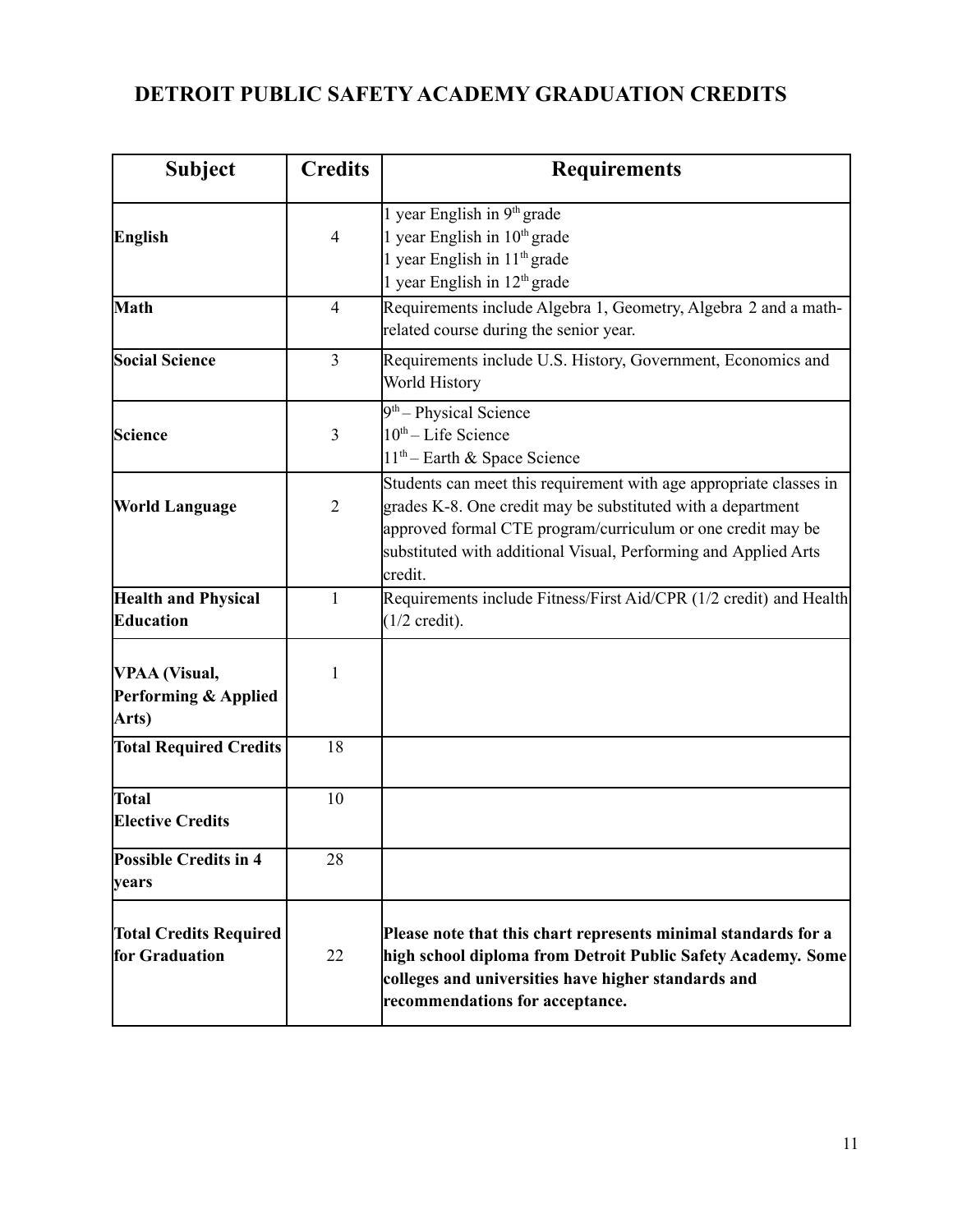# **MICHIGAN MERIT CURRICULUM (MMC)**

### **High School Graduation Requirements Classes of 2022-2025**

To prepare Michigan's students with the knowledge and skills needed for jobs in the 21<sup>st</sup> Century, the State of Michigan has enacted a rigorous set of statewide graduation requirements that are among the best in the nation.

With these graduation requirements, students will be well prepared for future success in college and the workplace. The Michigan Merit Curriculum requires students to obtain a minimum of 18 credits for graduation, which could be met using alternative instructional delivery methods such as alternative course work, humanities course sequences, technology courses, industrial technology or career and technical education courses, or through a combination of these programs.

## **MICHIGAN MERIT CURRICULUM HIGH SCHOOL GRADUATION REQUIREMENTS (18 credits)**

**ENGLISH LANGUAGE ARTS (ELA) – 4 Credits**

Proficiency in State Content Standards for ELA (4 credits)

## **MATHEMATICS – 4 Credits**

Proficiency in State Content Standards for Mathematics (3 credits)

Proficiency in district approved 4<sup>th</sup> mathematics credit options (1 credit)

(Students must have a math experience in their final year of high school.)

## **ONLINE LEARNING EXPERIENCE**

Course, Learning, or Integrated Learning Experience

**PHYSICAL EDUCATION & HEALTH – 1 Credit**

Proficiency in State Content Standards for Physical Education and Health (1 credit) OR

Proficiency with State Content Standards for Health (1/2 credit) and district approved extra-curricular activities involving physical activities (1/2 credit)

### **SCIENCE – 3 Credit**s

Proficiency in State Content Standards for Science (3 credits); OR beginning with the class of 2015: Proficiency in some State Content Standards for Science (2 credits) and completion of a department approved

formal Career and Technical Education program (1 credit)

### **SOCIAL STUDIES – 3 Credits**

Proficiency in State Content Standards for Social Studies (3 credits)

## **VISUAL, PERFORMING AND APPLIED ARTS – 1 Credit**

Proficiency in State Content Standards for Visual, Performing and Applied Arts (1 credit)

### **WORLD LANGUAGE – 2 Credits**

Formal coursework and equivalent learning experience in grades K-12 (2 credits); OR

Formal coursework or an equivalent learning experience in grades K-12 (1 credit) AND completion of a department approved formal career and technical education program OR an additional visual, performing and applied arts credit (1 credit)

All required courses/credits must be aligned with Course/Credit Content Expectations and Guidelines developed by the Michigan Department of Education.

Any exceptions to the preceding will be made only through an approved Personal Curriculum or with the written **approval of the principal.**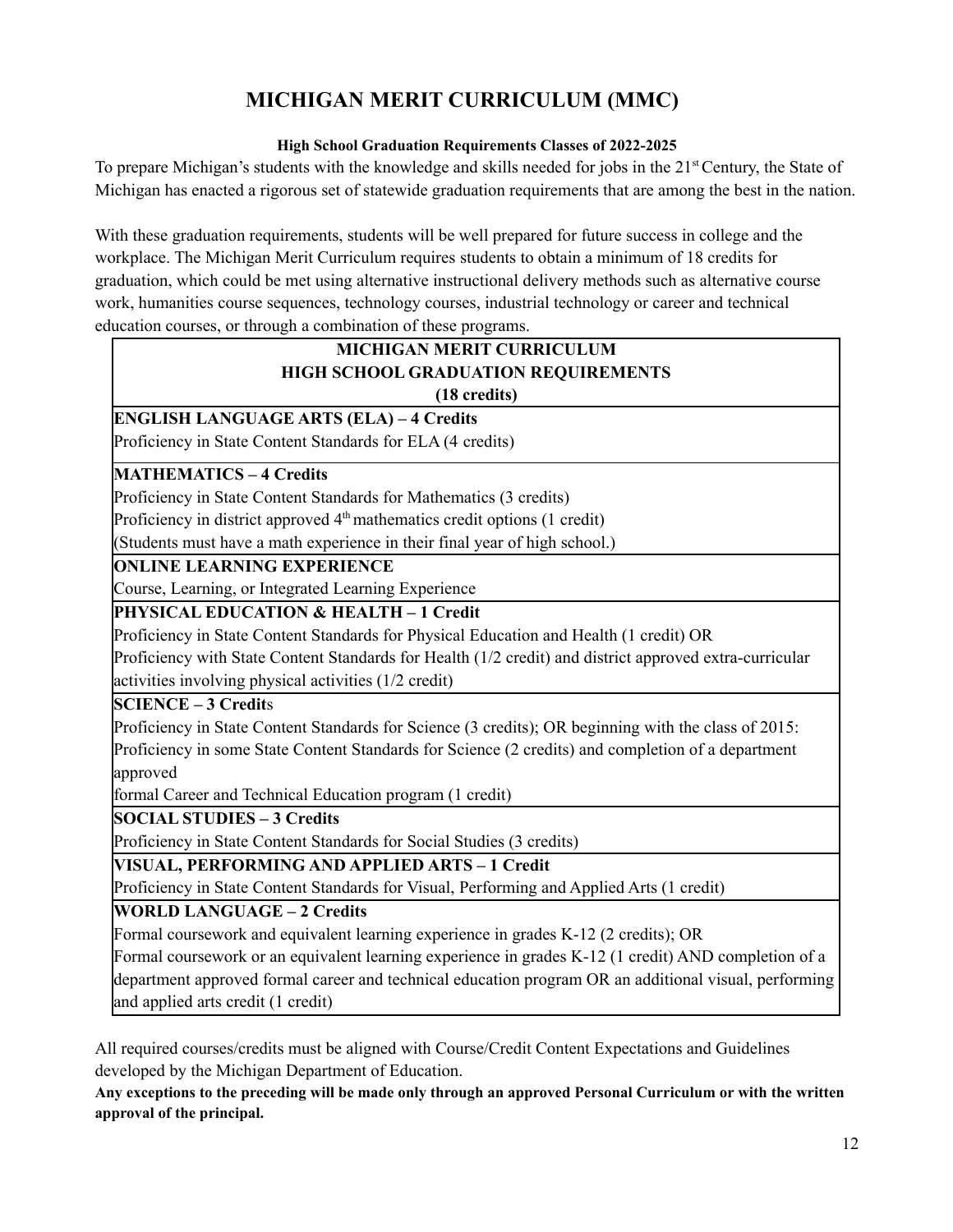# **DETROIT PUBLIC SAFETY ACADEMY GRADUATION REQUIREMENTS**

## **22 Credits Required for Graduation**

Credit in the high school is granted on the basis of 1/2 credit for each class which meets 5 days per week for one semester. A student must earn at least 5 credits to become a sophomore, at least 12 credits to become a junior and must have 19 credits to become a senior. Students take 7 classes per semester regardless of their total credits. All subjects (except those identified as exceptions in this guide) successfully completed during the school day count as credit toward graduation.

### **The following is a description of graduation requirements by content area:**

#### **English Language Arts (ELA)**

4 credits (8 semesters) required

Literature/Composition 9 or Literature/Composition 9 Accelerated is required in the 9<sup>th</sup> grade (2 semesters) Literature/Composition 10 or Literature/Composition 10 Accelerated is required in the 10<sup>th</sup> grade (2 semesters) Literature/Composition 11 or AP Language and Composition is required in the 11<sup>th</sup> grade (2 semesters) Literature/Composition 12 or AP Literature and Composition is required in the  $12<sup>th</sup>$  grade (2 semesters)

#### **Mathematics**

4 credits (8 semesters) required

Algebra, Geometry, Algebra 2, and a district approved math related course during their senior year. (Note: Algebra 2 may be taken over two years for two credits) 4<sup>th</sup> year math related credit: Students needing a fourth year of mathematics may take a mathematics equivalent as approved by the School Board.

#### **Science**

3 credits (6 semesters) required Physical Science, Biology, Chemistry or Physics

#### **Social Studies**

3 credits (6 semesters) required

|            | - 1 credit (2 semesters)   | U.S. History (9th grade)                |
|------------|----------------------------|-----------------------------------------|
|            | $-1/2$ credit (1 semester) | Government (10th grade)                 |
|            | $-1/2$ credit (1 semester) | Economics (10th grade)                  |
| - 1 credit | (2 semesters)              | World History or AP World History (11th |
|            |                            | grade)                                  |

#### **Physical Education and Health**

1 credit (2 semesters required)

- Health (1 semester) must be taken in 9th or 10th grade
- Physical Education (1 semester)

#### **Visual, Performing and Applied Arts (VPAA)**

1 credit (2 semesters) required.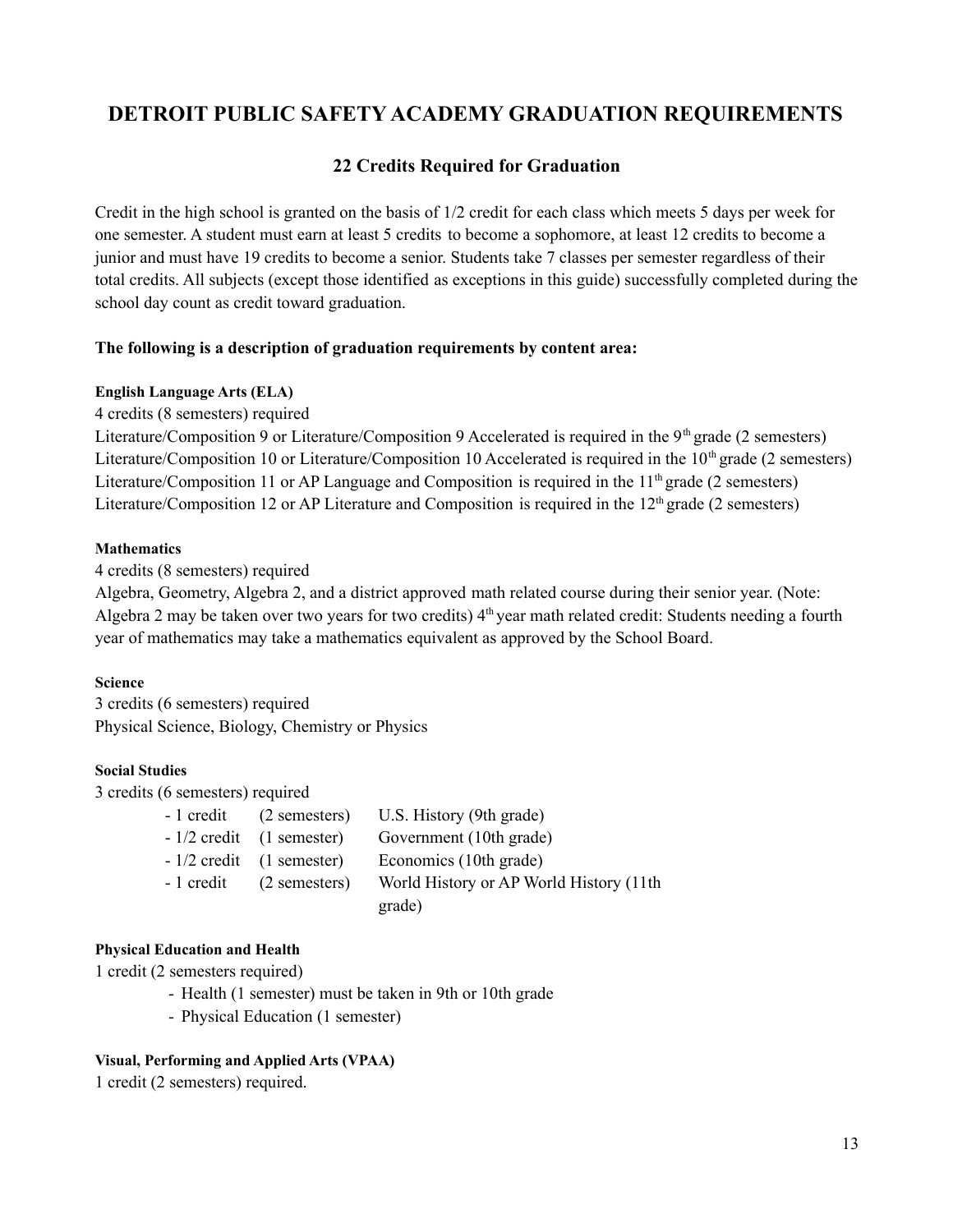World Language (Note: Most colleges/universities recommend and some require 2 to 4 credits of World Language for admittance)

1 or 2 credits (4 semesters) required in grades 9-12 OR two years of an age appropriate World Language learning experience in grades K-8 (proficiency equivalent to two credits at high school level) OR 1 credit may be substituted with a department-approved formal CTE program OR 1 credit may be substituted with additional Visual, Performing and Applied Arts.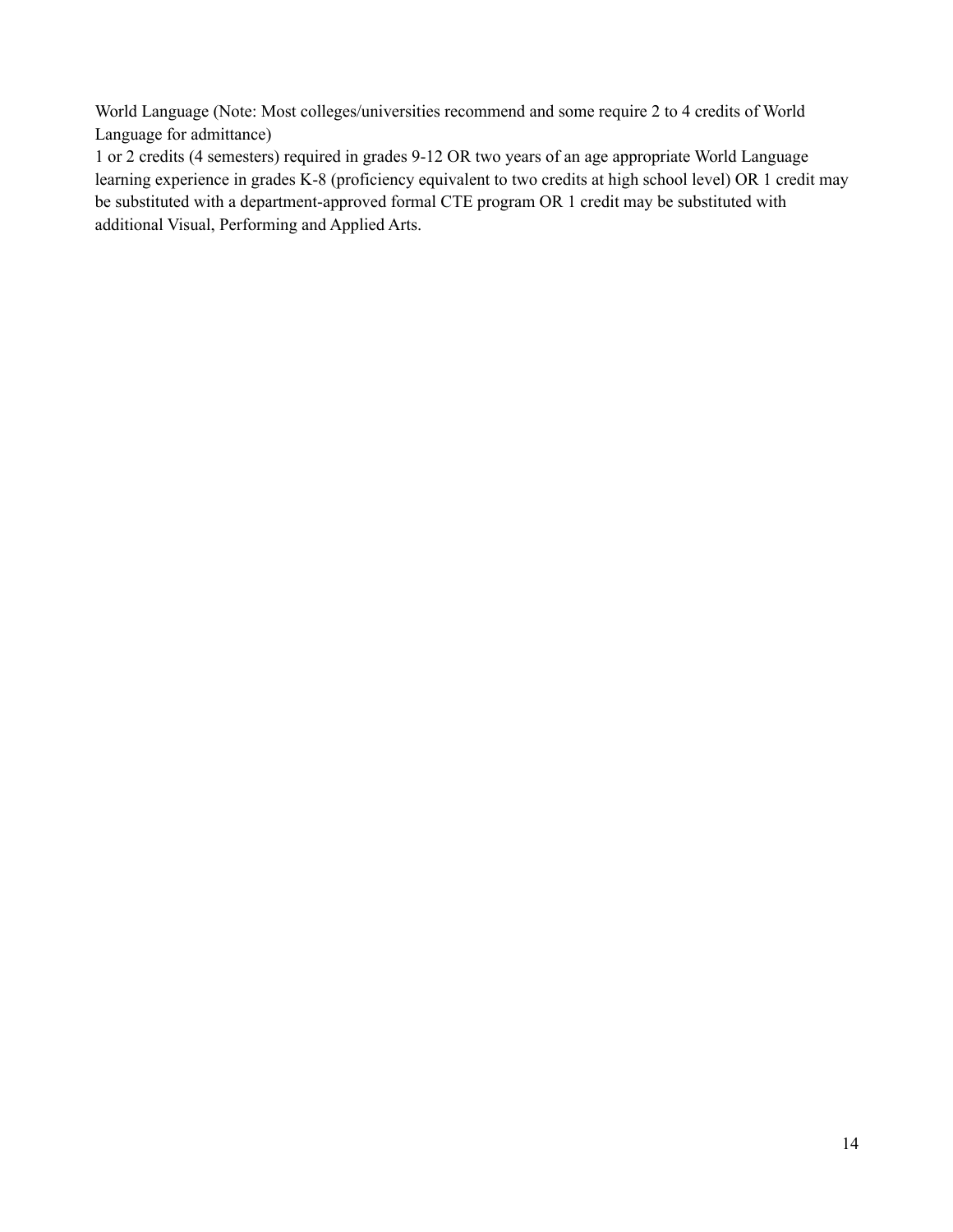# **DETROIT PUBLIC SAFETY ACADEMY CREDIT RECOVERY**

Graduation from Detroit Public Safety Academy requires that a student successfully completes study at the high school level and earns the specified number of credits as outlined in the DPSA Course Guide. Students who fail classes and fall behind in credits have a variety of options to choose from for making-up these credits.

## **CREDIT RECOVERY**

The following policies and procedures have been established to govern all credit recovery opportunities.

- 1. Students failing a Michigan Merit Curriculum (MMC) course in the regular program held at DPSA are required to recover credit by enrolling in an MMC aligned and equivalent course(s) either at DPSA summer school, DPSA credit recovery during the school year, Odysseyware, online coursework through Michigan Virtual High School or as otherwise pre-approved by a counselor, (see online course information in the DPSA Course Guide) outside adult education, or programs at other accredited schools.
- 2. Students failing an elective course (non-MMC) DO NOT need to take an aligned and equivalent course, but DO need to recover credit in an accredited program that is pre-approved.
- 3. Students may enroll in these programs if they have failed the required course at DPSA or if they need elective credit options in order to make up the total number of credits needed for graduation.
- 4. Students will receive a letter grade according to the DPSA Course Guide. After our school receives documentation of completion of the course from the online provider, the grade will be entered into the student's transcript. If the grade reported is a letter grade, that grade will be used. If the grade reported is a performance percentage, a letter grade will be assigned and recorded based on the DPSA grading scale.

**NOTE:** Students must understand that it takes time for the grade to be determined, processed, reported, and recorded. Courses not completed two weeks prior to the last school day of a semester might not be able to be added to the transcript or GPA until the following semester. Seniors should plan to finish courses for credit recovery as soon as possible. Failure to do so may result in the student not being eligible to participate in the commencement ceremony.

#### **SUMMER SCHOOL**

Detroit Public Safety Academy offers an online summer school program for students who seek remediation to fortify essential skills in the core areas and for students seeking credit recovery from previously failed courses in the traditional classroom. In this program, students work online, at their own pace, with instructional support from qualified teachers, to complete challenging coursework aligned with the DPSA curriculum to earn required credit(s) toward graduation.

Note: Credit will not be granted unless the course or courses taken have been previously approved.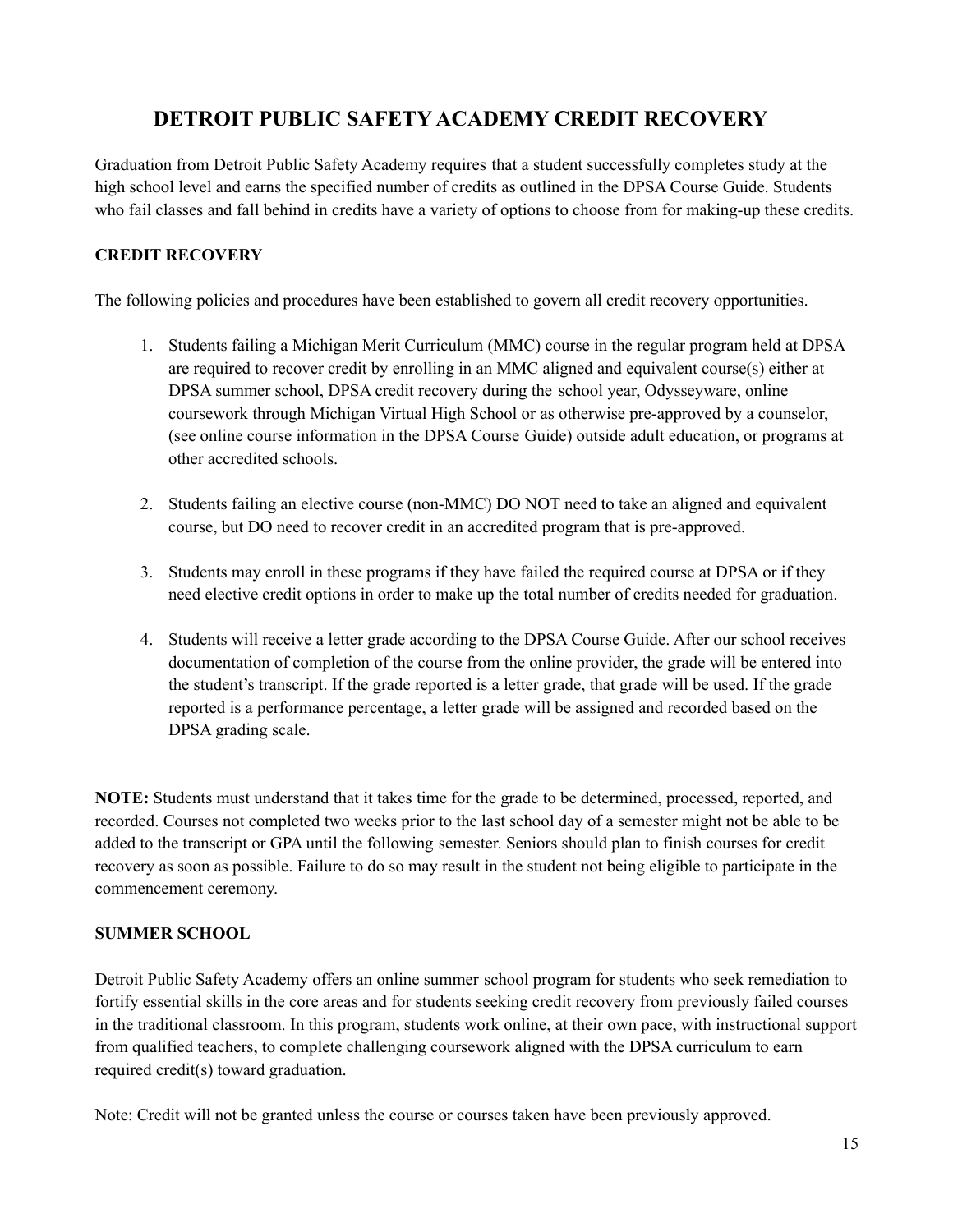# **ONLINE COURSES**

Detroit Public Safety Academy believes that online learning opportunities can be positive learning experiences for students. In accordance with state law, students in grades 9-12 may take one or two online courses per semester either during the school day, or on their own as a course above and beyond those taken at a district school.

## **ONLINE/VIRTUAL COURSES TAKEN DURING THE SCHOOL DAY**

COST: The school district will pay for expenses associated with the online course or courses (as authorized and limited by the formula determined by the law) for approved courses taken by eligible students if and only if all of the following conditions are met, and only for online classes taken as part of the school day.

### **ELIGIBILITY:** To be eligible, **ALL of the following conditions must be true:**

- 1. The student is enrolled in DPSAin grade 9-12.
- 2. The student has NOT previously earned equivalent credit for the requested course.
- 3. The online course generates academic credit that transfers to our district as determined by the principal.
- 4. The cost of the online course does NOT exceed the amount authorized by the law.
- 5. The online course is of sufficient quality or rigor, as determined by the principal (to view the Michigan Department of Education course catalog go to [www.micourses.org\)](http://www.micourses.org/).
- 6. The course is consistent with the career interests of the student and/or is a graduation requirement.
- 7. The student possesses the prerequisite knowledge and skills to be successful in the online course. Note: A student who fails or does not complete an online course will have thus demonstrated that he/she does not have the knowledge and skills to be successful.
- 8. The student requesting to take an online course adheres to the established school-district procedures and timelines for requesting the online course.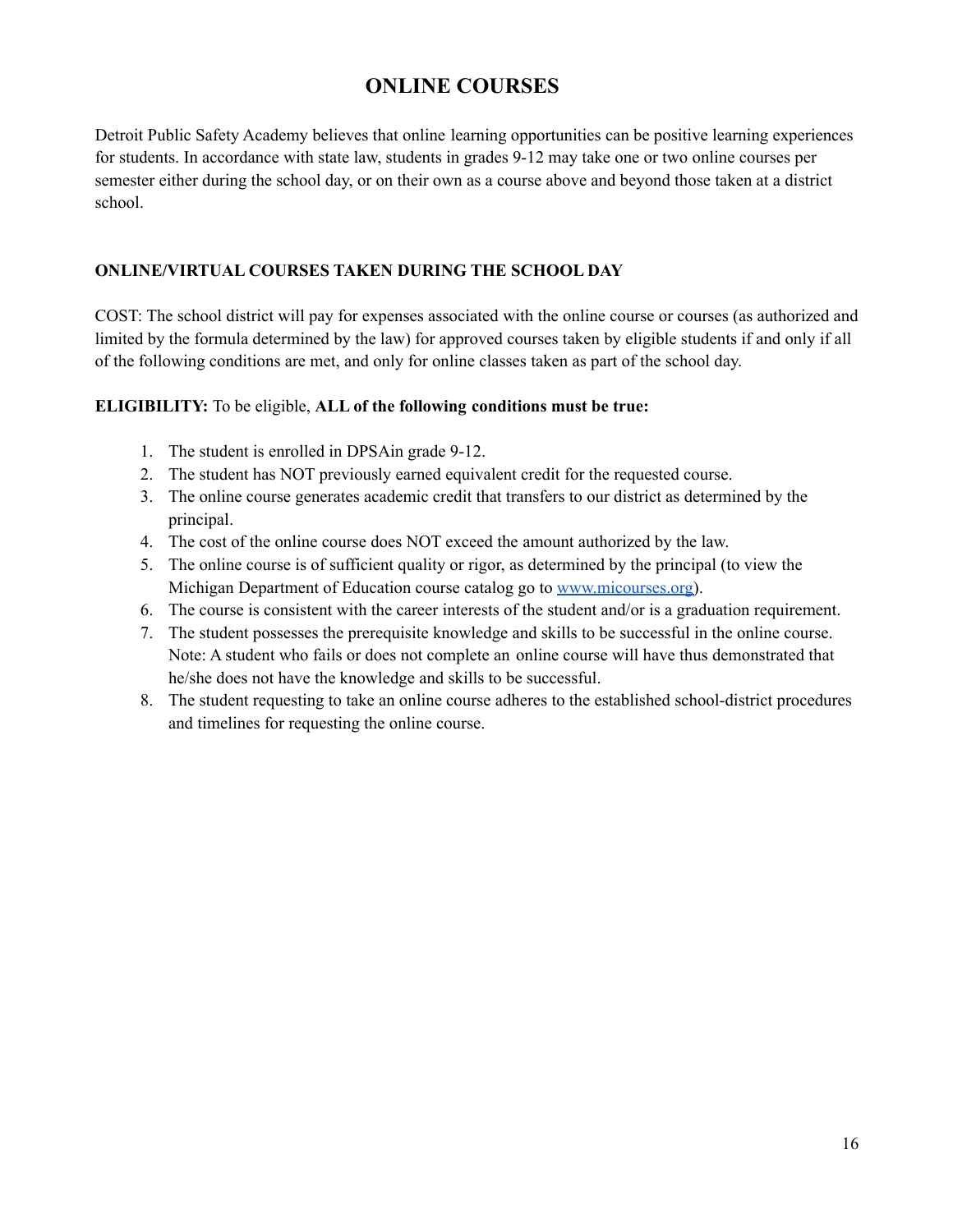# **NCAAACADEMIC ELIGIBILITY**

If you are planning to participate in NCAA Division 1 or 2 athletics, you will need to qualify for eligibility by passing 16 core-course requirements. The following is a list of courses at DPSA that qualify as part of the 16 core courses needed:

Note: DPSA has no role or responsibility for determining whether any online course meets NCAA eligibility.

| <b>ENGLISH</b>                                    | NATURAL/PHYSICAL                                          | <b>MATHEMATICS</b>                       |
|---------------------------------------------------|-----------------------------------------------------------|------------------------------------------|
| Creative Writing Discussion & SCIENCE             |                                                           | Algebra 1 Geometry Algebra 2 Algebra     |
|                                                   | Debate AP English Lit & Comp Anatomy & Physiology Biology | 2A Algebra 2B Pre-Calculus               |
| AP English Lang $&$ Comp Lit AP Biology Chemistry |                                                           | AP Calculus AB AP Calculus BC            |
| & Comp 9                                          | Ethology & Ecology Physical                               | <b>Statistics</b>                        |
| Lit & Comp 9 Accelerated Lit                      | <b>Science Physics</b>                                    | <b>AP</b> Statistics                     |
| &Comp 10                                          | AP Physics C                                              |                                          |
| Lit & Comp 10 Accelerated Lit                     |                                                           | ADDITIONAL CORE COURSES                  |
| &Comp 11                                          | <b>SOCIAL SCIENCE</b>                                     | French I French II French III French IV  |
| Lit & Comp 12 Speech                              | AP US History US History                                  | Spanish I Spanish II Spanish III Spanish |
|                                                   | US Military History Behavioral                            | <b>IV AP Spanish</b>                     |
|                                                   | Studies A & B Economics                                   |                                          |
|                                                   | AP European History                                       |                                          |
|                                                   | Government                                                |                                          |
|                                                   | World Geography World History                             |                                          |
|                                                   | AP World History AP                                       |                                          |
|                                                   | Psychology                                                |                                          |

NCAA legislation permits a student to receive credit for a core course only one time. As a result, if a student repeats a core course, the student will only receive credit once for the core course, and the highest grade earned in the course will be included in the calculation of the student's core course grade point average. Likewise, if a student completes a course that is duplicative in content with another core course, the student will only receive credit for one of the duplicative courses, and the course with the highest grade earned will be included in the **calculation of the student's core course grade point average.**

Please visit [www.eligibilitycenter.org](http://www.eligibilitycenter.org/) to acquire more information regarding your eligibility to participate in Division I or Division II sports. This website has a guide for prospective college athletes. The NCAA or National Collegiate Athletic Association was established to serve as the athletics governing body for more than 1,200 colleges, universities, conferences and organizations. The NCAA is committed to the student-athlete and to governing competition in a fair, safe, inclusive and sportsmanlike manner. Answers to most of your questions concerning college athletics can be found in this guide through the NCAA Eligibility Center's resource page on its website. Click on "Resources," then select the type of student you are (U.S., International or Homeschooled). You can then navigate through the resources to find helpful information.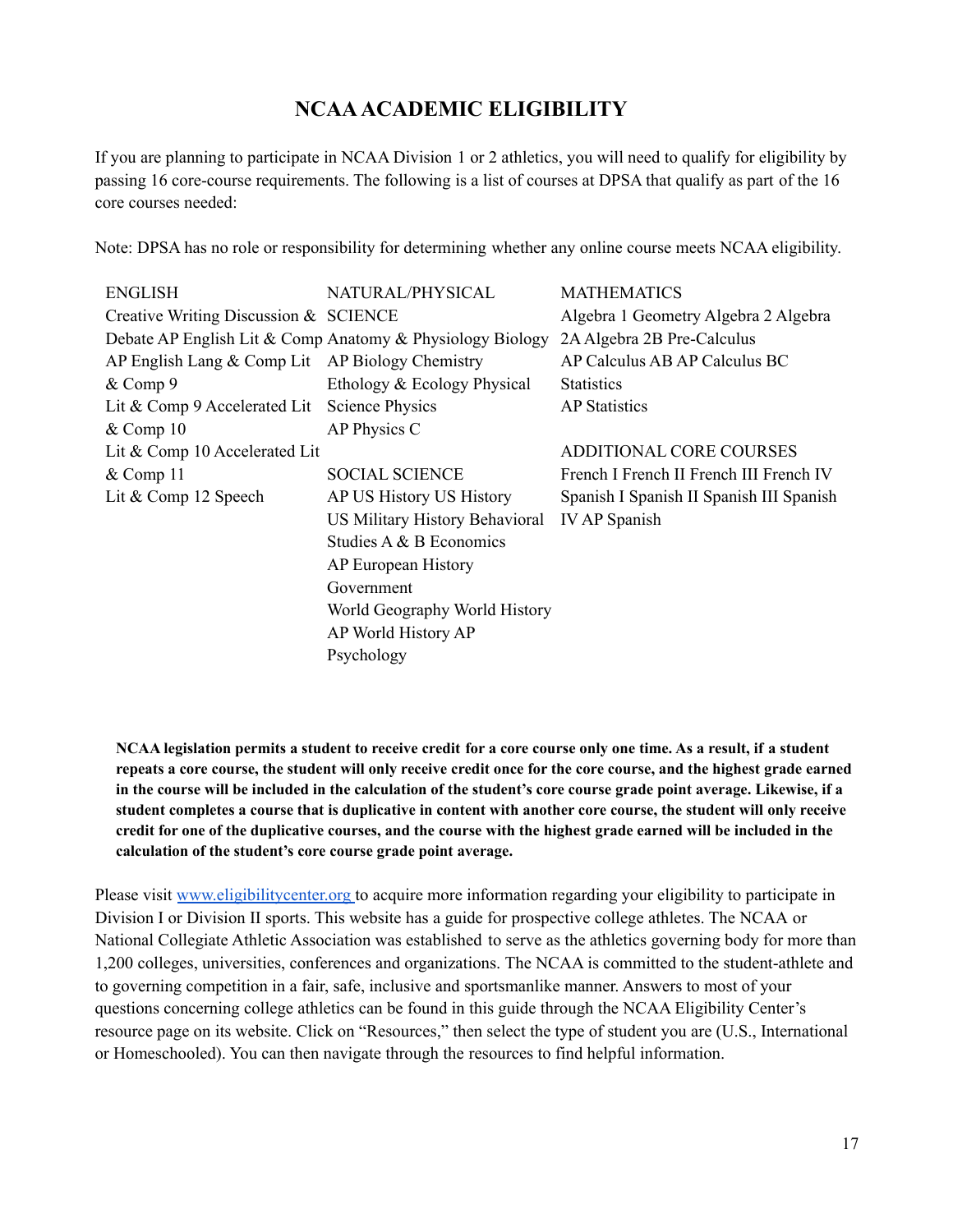# **BUSINESS**

Business activity affects the daily lives of all as they work, spend, save, invest, travel, and play. It influences jobs, incomes, and opportunities for personal enterprise. Business has a significant effect on the standard of living and quality of life, and on the environment in which students live. Young people need to understand how business functions, the role it plays in society, the opportunities it generates, the skills it requires, and the impact it can have on their own lives and on society, today and in the future. Studies in business will build a foundation for those who wish to move on to specialized areas such as management, entrepreneurship, law, marketing, accounting, information technology, or human resources. It will also provide practical skills for those who wish to move directly into the workplace.

# **COURSE OFFERINGS**

| <b>WORKPLACE EXPERIENCE</b> | <b>Grades 9 - 12</b> |
|-----------------------------|----------------------|
|                             | 1 semester           |

Students in workplace experience will research different careers, create resumes and cover letters and eventually apply for jobs. They will also meet professionals from various backgrounds and visit different jobs to further their research. We hope to broaden student's experiences in the classroom and their expectations for the next step by showing the variety of occupations out there.

| <b>ENTREPRENEURSHIP</b> | <b>Grades 9 - 12</b> |
|-------------------------|----------------------|
|                         | 1 semester           |

In this course students begin to learn the in's and out's of business from developing an idea, the different types of markets, how to promote your product, etc. They will use this foundational learning to then create a proposed business plan.

| <b>PERSONAL FINANCE</b> | <b>Grades 9 - 12</b> |
|-------------------------|----------------------|
|                         | 1 semester           |

Personal Finance prepares students to understand economic activities and challenges of individuals and families, the role of lifestyle goals in education and career choices, procedures in a successful job search, financial forms used in independent living, and shopping options and practices for meeting consumer needs. The course also prepares students to understand real world consumer rights, responsibilities and information, protect personal and family resources, income management, spending, savings, investments, and apply procedures for managing personal finances.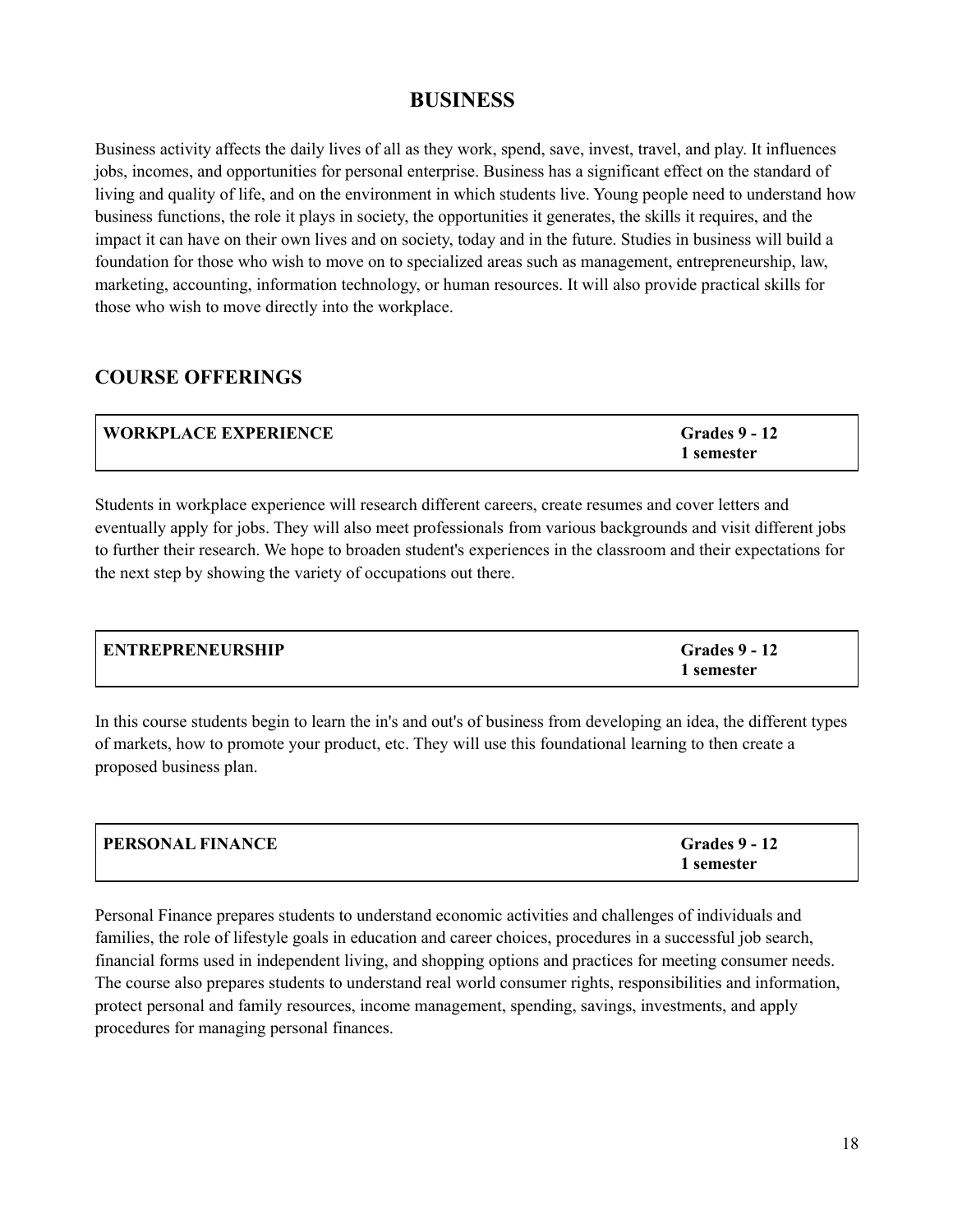# **ENGLISH LANGUAGE ARTS**

Instruction in English Language Arts seeks to develop a student's power of analysis, concentration and communication so that it will enable students to achieve a heightened awareness of themselves, others, and the world around them. The overarching objective of the English Language Arts program is to ensure that upon graduation students are prepared to enter post-secondary life as communicative, insightful citizens, and leaders. Instruction in language arts integrates listening, speaking, reading, writing, and media literacy to promote critical thinking. Students will develop the ability to write and speak, clearly and coherently, utilize the powers of concentration and comprehension to the fullest of their ability, have an analytical view of self and the world developed through literature and media, establish an appreciation of literature as reflection of a the humanity we all share, show a sensitivity to, and an appreciation of, the English language.

# **COURSE OFFERINGS**

| PUBLIC SPEAKING - ESSENTIALS OF | <b>Grade 9</b>  |
|---------------------------------|-----------------|
| <b>COMMUNICATION</b>            | <b>Semester</b> |

Essentials of Communication: A Guide to Interacting Effectively in Today's World™ is a five-unit elective course for high school students. The materials cover fundamentals of the communication process important for successful interaction in a variety of social and professional settings. Students can use the course to gain and apply knowledge about communication theories, characteristics of language and language use, interpersonal relationships, group dynamics, and public speaking in order to interact more effectively with others.

| <b>ENGLISH 9</b> | Grade 9  |
|------------------|----------|
|                  | Yearlong |

The main objective of this course in literature and composition is to enhance the reading, writing, grammatical, and analytical skills of each student. Students will engagingly study various forms of literary genres (short story, poetry, novel, etc.) and focus on establishing in –depth analysis, personal connection, and methods of self – expression. Students will be active in their learning process through projects, discussions, collaborative assignments, and independent practice. Media and film will be used in class to encourage and motivate expression through various sources.

| <b>ENGLISH 10</b> | Grade 10 |
|-------------------|----------|
|                   | Yearlong |

The main objective of this course in literature and composition is to enhance the reading, writing, grammatical, and analytical skills of each student in relation to cultural, historical, and sociological context. Students will engagingly study various forms of literary genres (short story, poetry, novel, etc.) and focus on establishing in –depth analysis, personal connection, and methods of self – expression. Students will be active in their learning process through projects, discussions, collaborative assignments, and independent practice. Media and film will be used in class to encourage and motivate expression through various sources.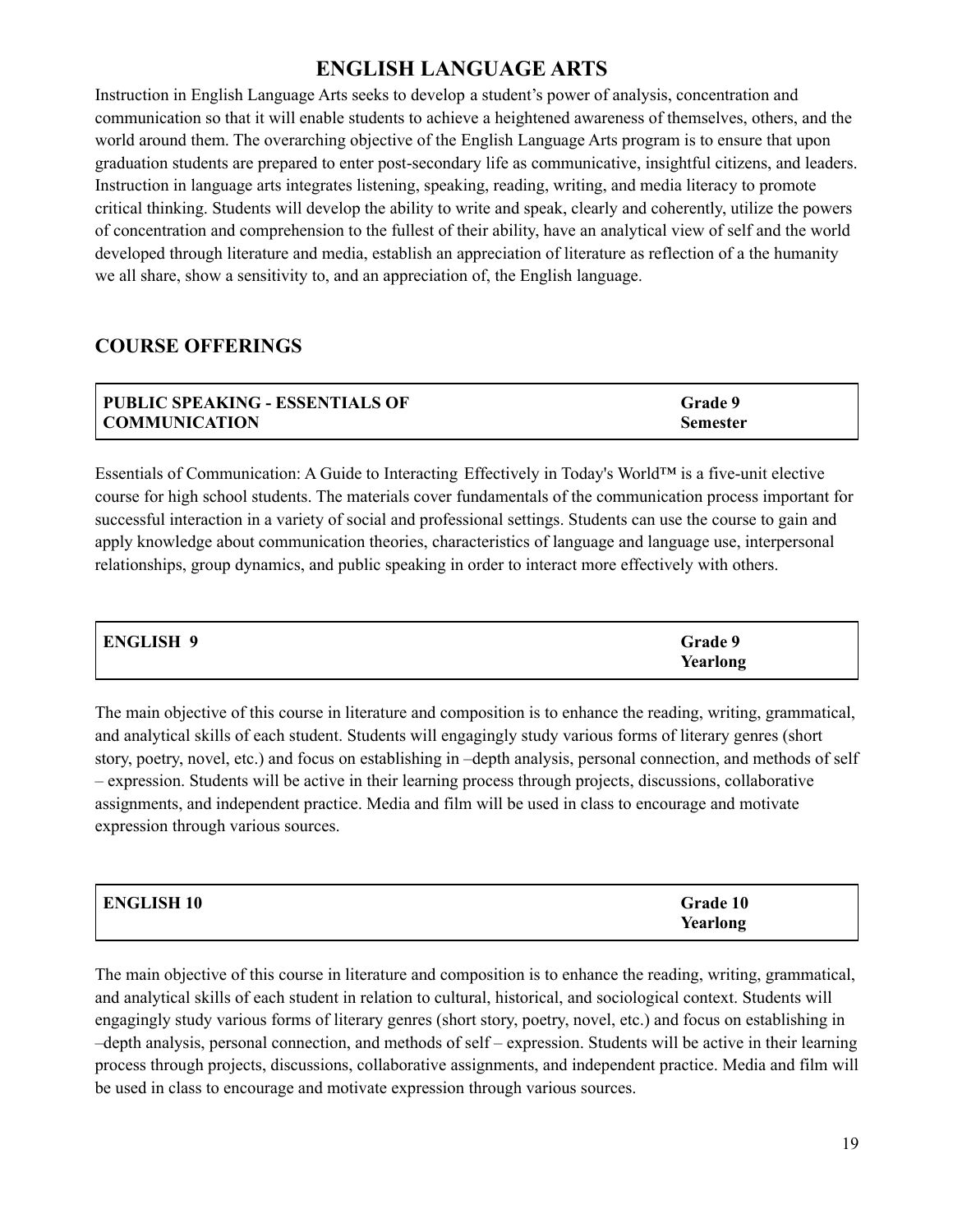| <b>ENGLISH 11</b> | <b>Grades 11</b> |
|-------------------|------------------|
|                   | Yearlong         |

English Language Arts 11 is designed to help you develop the ability to strategically analyze and interpret the world around you through self-reflection and literary analysis. Through your participation in an array of different readings, collaborative projects and learning activities, you will develop a strong ability to think critically, perform close readings of literary texts and construct logical arguments.

| ENGLISH 12 | <b>Grades 12</b> |
|------------|------------------|
|            | Yearlong         |

English Language Arts 12 is designed to help you develop a knowledge of textual elements and structures, which will enable you to engage in close readings of complex texts. You will also develop analytical skills and strategies while reading literary texts from a variety of genres, such as short stories and essays, novels, dramas and informational texts.

| <b>LITERATURE OF GENRE</b> | Grades 9-12     |
|----------------------------|-----------------|
|                            | <b>Semester</b> |

This unique course studies a variety of novels in many different genres and explores their impact on society, self, and various cultures. In addition, it explores how stories and novels are translated to different platforms like plays and movies. It makes comparisons between the different platforms and allows students to decide which ones have the greater personal impact.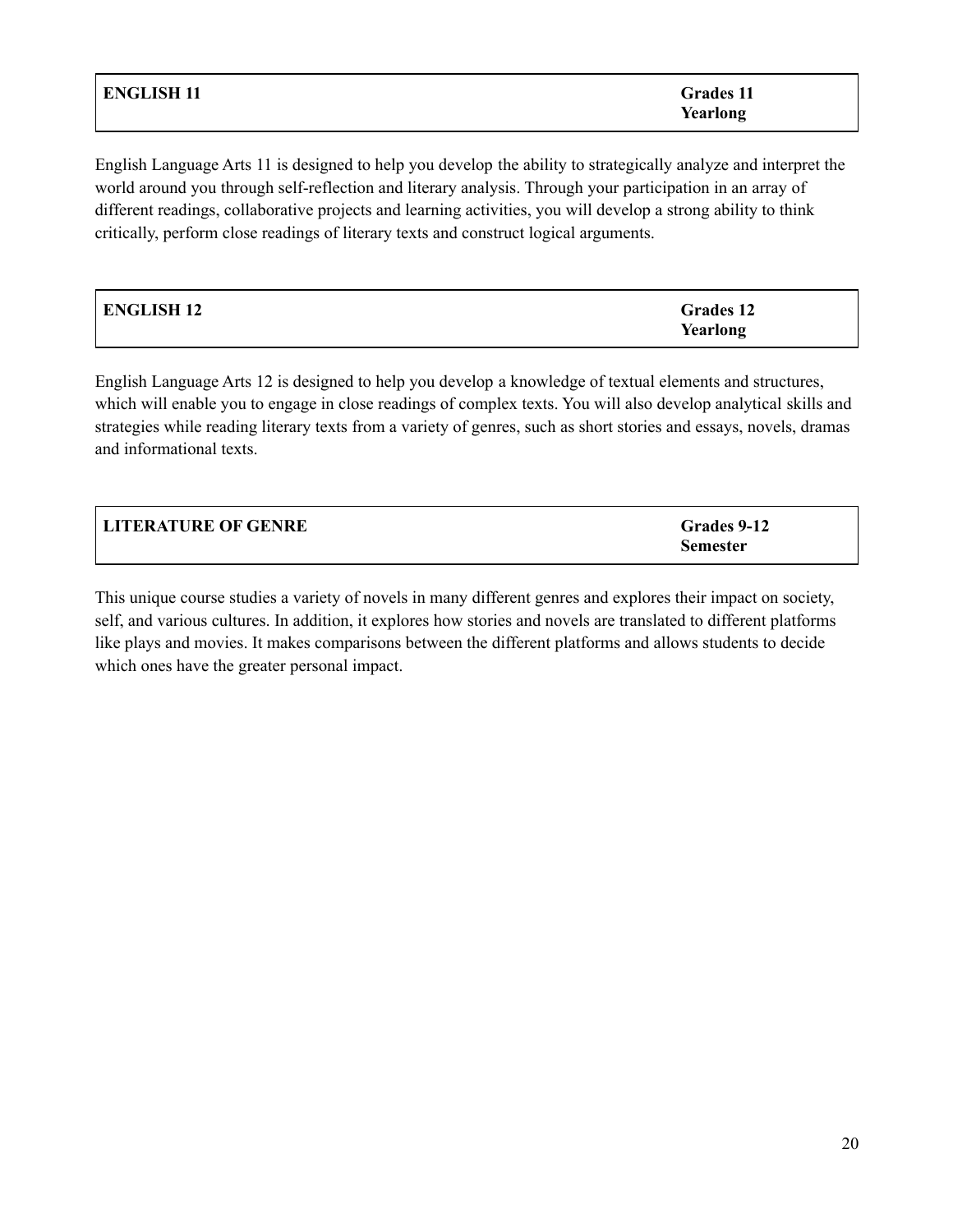# **MATHEMATICS**

All students are mandated by state law to take four years (eight semesters) of mathematics. Students must take Algebra 1, Geometry, Algebra 2, and must take a math related course in their senior year.

# **COURSE OFFERINGS**

| MATHEMATICS INTERVENTIONS | <b>Grades 9 - 12</b><br>Yearlong |
|---------------------------|----------------------------------|
|                           |                                  |

Designed to help bridge the gap between the transition from Middle School to High School. This class specifically targets the key topics that are required in the courses of Algebra I, II and Geometry.

| <b>ALGEBRA1</b> | <b>Grades 9 - 10</b> |
|-----------------|----------------------|
|                 | Yearlong             |

This course is designed in direct alignment to the Common Core State Standards. It gives students the foundation needed for Algebra by focusing on vocabulary, mathematical rules and their applications. Cadets must have successfully acquired and mastered basic pre-algebra skills. Students will brush the topics of

Number and Quantity, Algebra, Functions, Modeling and Statistics and Probability.

| <b>GEOMETRY</b> | <b>Grades 10 - 11</b> |
|-----------------|-----------------------|
|                 | Yearlong              |

This course is aligned with the Common Core State Standards and covers an array of topics including logic and proofs, vocabulary, congruence, theorems, trigonometry, 3-Dimensional shapes, transformations, and properties of circles and parallelograms. Prerequisite: Successful completion of Algebra

| ALGEBRA 2 | <b>Grades 11 - 12</b> |
|-----------|-----------------------|
|           | Yearlong              |

Algebra II takes the concepts covered in Algebra I and Geometry and dives in-depth into them using real-world application. There is a strong focus on Functions and Modeling within this course. Units that are covered in Algebra II have a strong STEM alignment and specifically prepare students for life beyond high school, specifically college and career readiness. Prerequisite: Algebra 1 and Geometry completed

**TRANSITIONALALGEBRA Grades 11 - 12**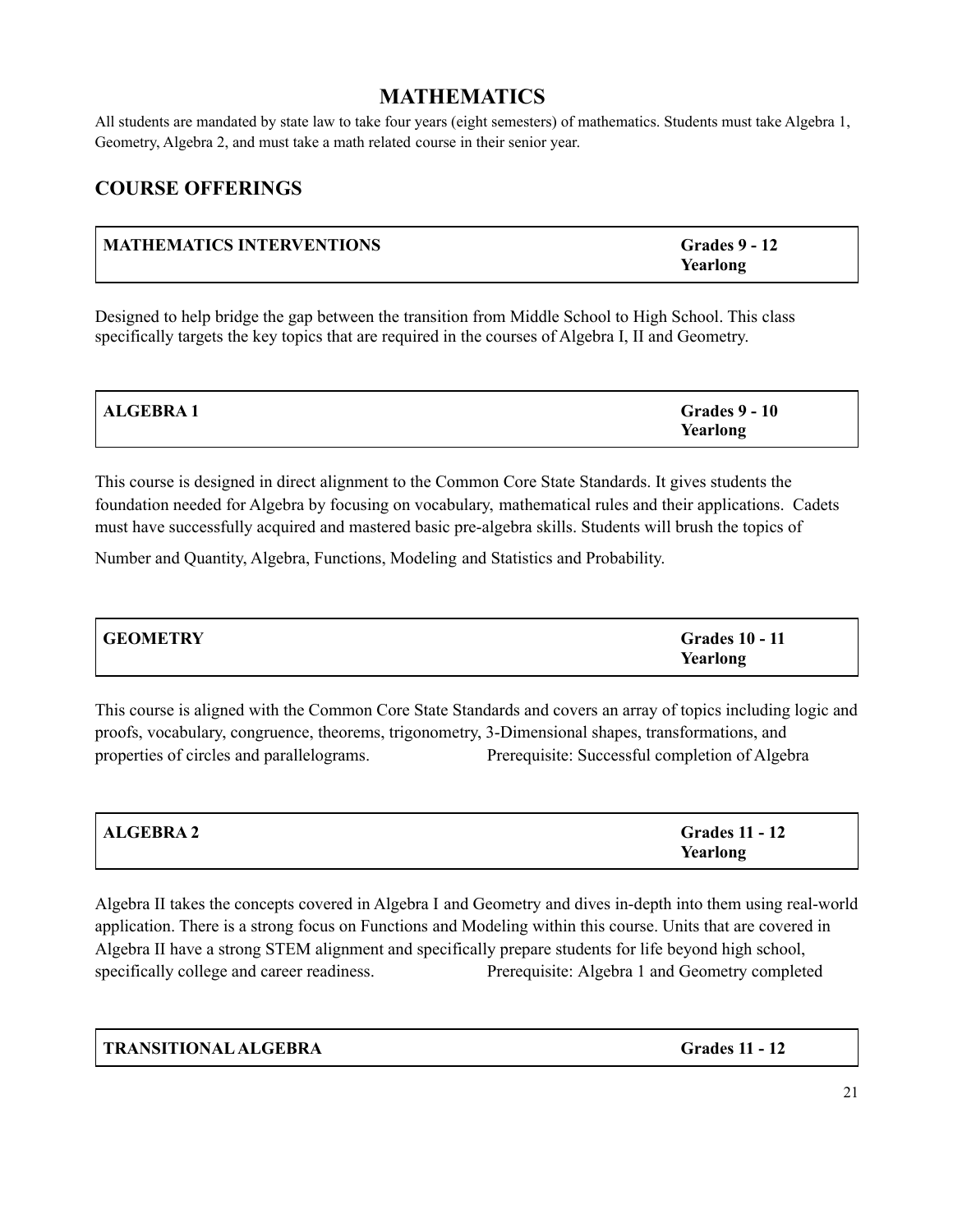This course prepares students for their college level entrance exams and required mathematics courses in post-secondary placement. It helps ease the transition from high school to college and university level by first reviewing concepts at the heart of Algebra and Geometry, but also exploring in depth more advanced concepts in the fields of Trigonometry, Calculus, and Probability and Statistics.

| <b>PRE-CALCULUS</b> | <b>Grades 11 - 12</b> |
|---------------------|-----------------------|
|                     | Yearlong              |

This course is designed for the preparation of students to transition to college level mathematics by taking the concepts of Calculus and breaking them into their smaller sub-topics. Students will briefly cover concepts in functions, matrices, vectors and trigonometry and complex number systems.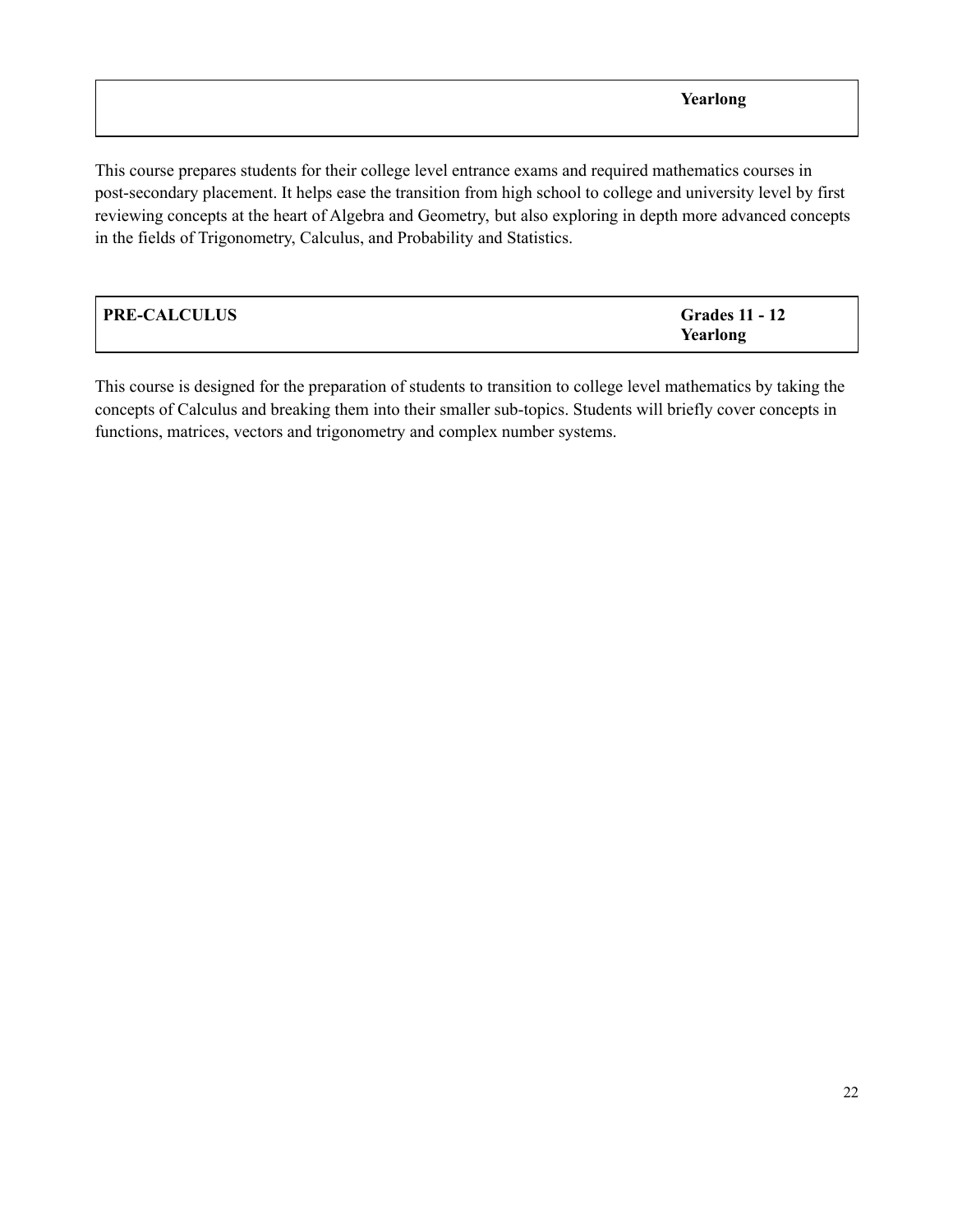# **PHYSICAL EDUCATION**

Physical activity is critical to the development and maintenance of good health. The goal of physical education is to develop physically educated individuals who have the knowledge, skills, and confidence to enjoy a lifetime of healthful physical activity.

The physical education curriculum and department goals at Detroit Public Safety Academy are consistent with the National Standards for physical education.

### **STANDARDS:**

A physically educated person:

- demonstrates competency in motor skills and movement patterns needed to perform a variety of physical skills,
- demonstrates understanding of movement concepts, principles, strategies, and tactics as they apply to the learning and performance of physical activities,
- participates regularly in physical activities,
- achieves and maintains a health-enhancing level of physical fitness,
- exhibits responsible personal and social behavior that respects self and others in physical activity settings,
- values physical activity for health, enjoyment, challenge, self-expression, and/or social interaction,
- learns to obtain, interpret, and apply health information and services in ways that protect and promote personal, family, and community health.

In compliance with the Title IX portion of the Federal Educational Amendments of 1972, all Physical Education classes can be co-educational.

# **COURSE OFFERINGS**

| <b>HEALTH</b> | <b>Grades 9 - 12</b><br>1 Semester |
|---------------|------------------------------------|
|               |                                    |

Students will study the cause and effect of life-style choices that include nutrition and exercise, drug usage, and anatomy. In this course, students will learn about diseases and disorders, environmental health concerns, and how to maintain a healthy life.

| <b>PHYSICAL EDUCATION</b> | <b>Grades 9 - 12</b> |
|---------------------------|----------------------|
|                           | 1 Semester           |

This course introduces students to the basic skills needed to maintain a healthy lifestyle through daily exercise. Students will participate in a variety of activities that include cardio-training, stretching, and weight lifting. Additionally, students will learn the basic rules and skills in many different athletic activities that include but are not limited to: kickball, soccer, basketball, volleyball, football, floor hockey and many other physically active games and sports.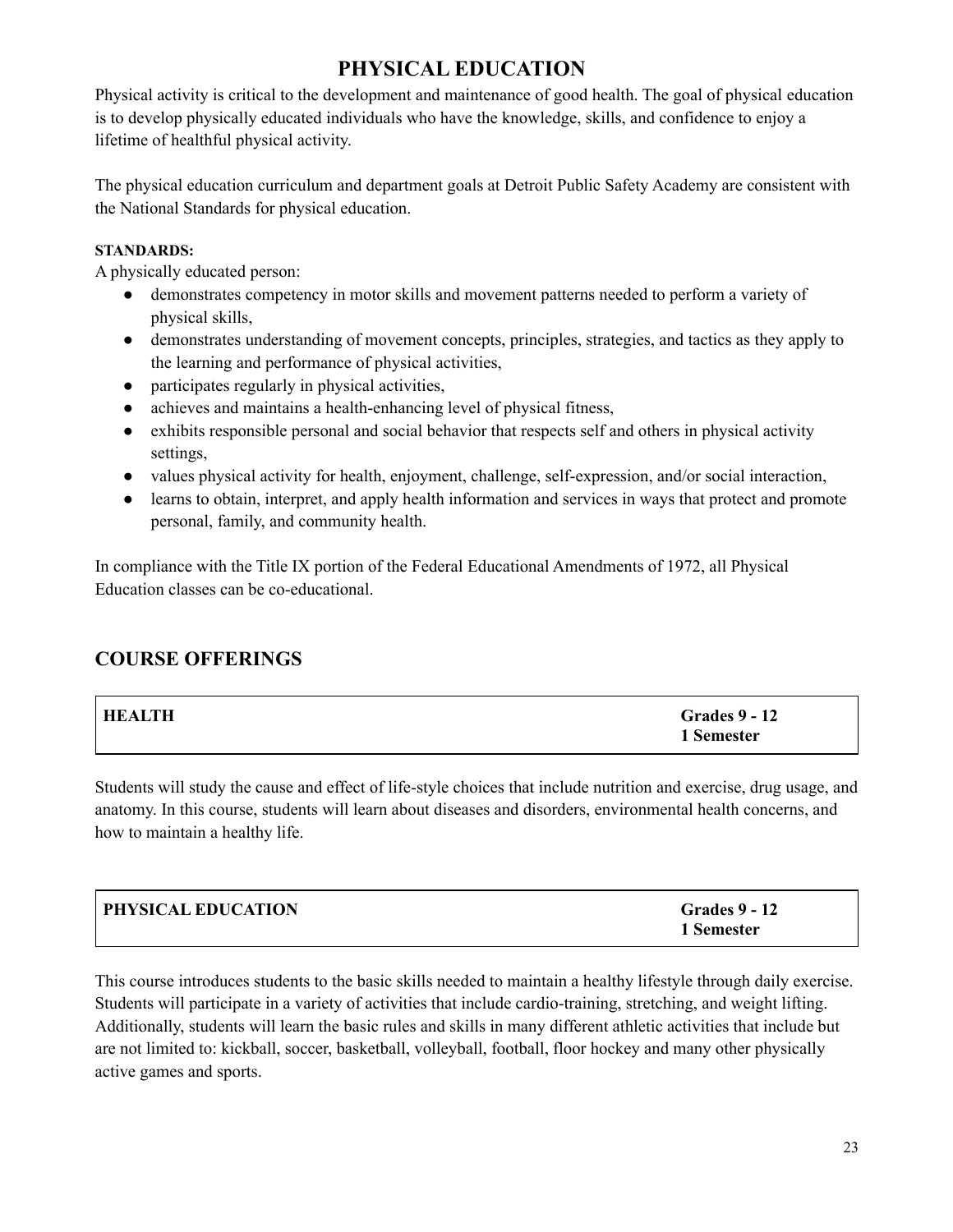| <b>TEAM SPORTS</b> | <b>Grades 9 - 12</b> |
|--------------------|----------------------|
|                    | 1 Semester           |

Team Sports is not a skill learning class but a skill enhancing and conditioning class. We will focus on aerobic exercise through sport.

Aerobic exercise is physical exercise that intends to improve the efficiency of the cardiovascular system in absorbing and transporting oxygen. Aerobic means "with oxygen", and refers to the use of oxygen in the body's metabolic or energy-generating process. Many types of exercise are aerobic, and by definition are performed at moderate levels of intensity for extended periods of time.

The sports will/may include: Basketball / Soccer / Hockey / Volleyball / Flag Football / Softball / Tennis / Frisbee / Handball / Speed ball / Badminton / Table Tennis

| <b>STRENGTH AND CONDITIONING</b> | <b>Grades 9 - 12</b> |
|----------------------------------|----------------------|
|                                  | 1 Semester           |

This class is a strength-training program for athletes who compete in several sports. The program consists of the Core Lifts, Auxiliary Lifts, Flexibility, Speed, Plyometrics, Agility and more.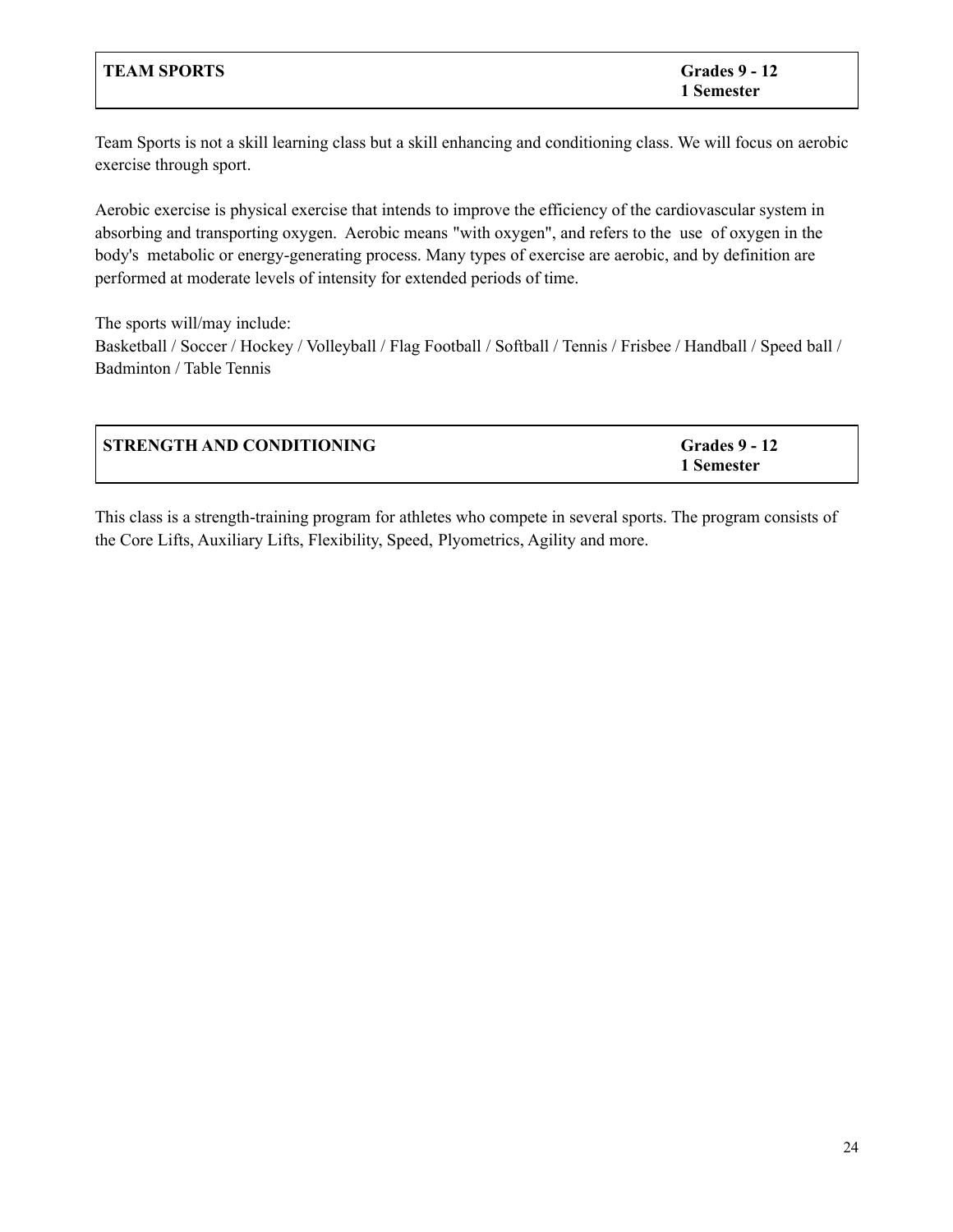# **SCIENCE**

As senior high school instructors, we realize that at this point the educational careers of students begin to be directed toward the roles they will assume as adults. Therefore, it is important for us to provide both a scientific introduction for all students and some degree of specialization for those whose interests already lie in scientific areas. This dichotomy is handled through the offering of various levels of scientific investigation.

To aid us in accomplishing our goal of helping students realize their potential in scientific study we have organized the following departmental objectives:

- to offer each student the opportunity to gain an understanding and appreciation for the science which affects his/her life as an informed citizen and voter,
- to offer students the opportunity to develop habits of critical thinking that are characteristic of the methods used by scientists,
- to offer students the opportunity to develop knowledge and skill in laboratory techniques.

It is through the meeting of these objectives that we will prepare students for their future places in an adult community. Three years of science credit are required for graduation. Four years of science credit are recommended for college preparation, including both Chemistry and Physics.

# **COURSE OFFERINGS**

| <b>PHYSICAL SCIENCE</b> | Grade 9  |
|-------------------------|----------|
|                         | Yearlong |

This blended course examines two branches of science: Chemistry and Physics. It explores both matter and energy. In addition this course helps students understand the relationship between Science, Technology, Engineering, & Mathematics.

| <b>EARTH &amp; SPACE SCIENCE</b> | Grades 9-10 |
|----------------------------------|-------------|
|                                  | Yearlong    |

Earth and Space Science focuses on the structure and development of the Earth and its environment over time including the formation of the universe and Earth's place in space. The course explores the interconnections between the land, ocean, atmosphere, and life of our planet. These include the cycles of water, carbon, rock,

and other materials that continuously shape, influence, and sustain Earth and its inhabitants.

| <b>LIFE SCIENCE</b> | Grades 10-12 |
|---------------------|--------------|
|                     | Yearlong     |

This course is designed to introduce students to the essential principles of biology, or the study of life. We will be learning about the structure of living organisms, how those organisms use energy and maintain homeostasis, and how populations will change over time as their environment changes. We will also practice the skills necessary for a future career in science or any field, such as following procedures, reading graphs, interpreting data, and reading analytically.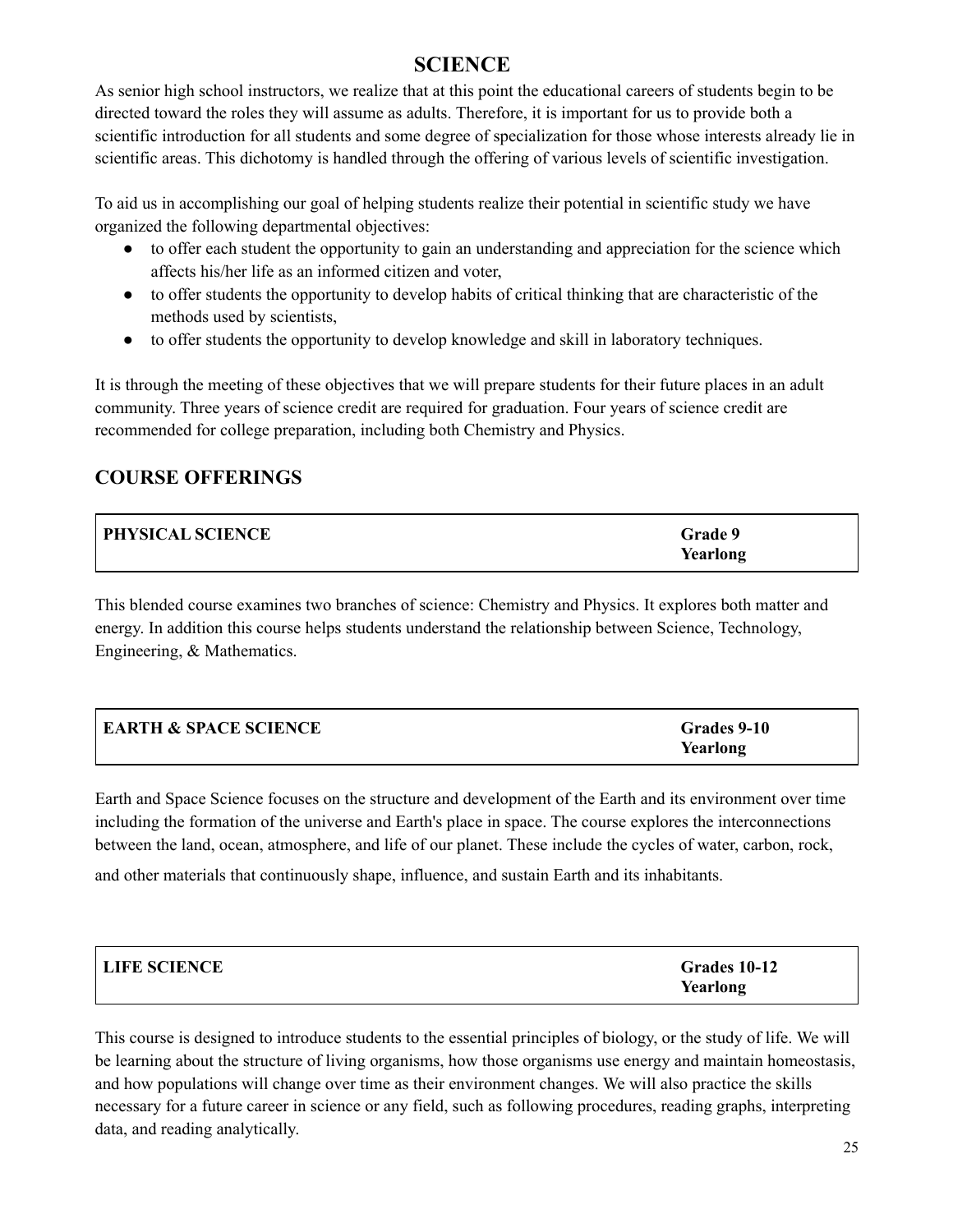| <b>PHYSICS</b> | Grades 10-12<br>Yearlong |
|----------------|--------------------------|
|                |                          |

This course is designed to introduce students to the essential principles of physics, including motion and energy, energy transformations, Newton's Laws, linear and projectile motion, mechanical and electromagnetic waves, and circuits and electricity. We will also practice the skills necessary for a future career in science or any field, such as following procedures, reading graphs, interpreting data, and reading analytically.

| <b>FORENSIC SCIENCE</b> | Grades 11-12    |
|-------------------------|-----------------|
|                         | <b>Semester</b> |

This course is the overview of modern-day forensic science careers at work using science concepts to collect and analyze evidence and link evidence to the crime and suspects in order to present admissible evidence in courts of law. Modern-day forensic science practices have come into being thanks to the contribution of science and legal professions seeking ways to study crime scenes and criminal activities in an effort to stop crime. Of particular interest in this course are the various applications of medicine in the field of forensic science. This course identifies science concepts and critical thinking in the area of forensic science. Following the presentation of the concepts, students are encouraged to conduct online research exploring examples and applying the concepts just learned. Links to case studies and interactive learning tools are supplied along with high-quality research sites. Projects are assigned throughout the course that allow students to actively apply the information just learned. These projects include simulated crime-scene investigation, actual DNA separation, development of a cybersecurity plan, and the identification of specific forensic skills used during the course of a very large murder case. The focus of this course is to assist students in making career choices. Secondary school students who complete this course will have gained an awareness of the diversity of careers available in the forensic field. In addition, attention is drawn to many similar careers in medicine and computer science. Included in this overview of careers is the consideration of job descriptions and availability, educational and training requirements, licensing and certification, and typical annual salaries. Students who take this class will become equipped to make more informed career choices in regard to the forensic and medical science fields. At the same time, students will survey the history and scope of present-day forensic science work.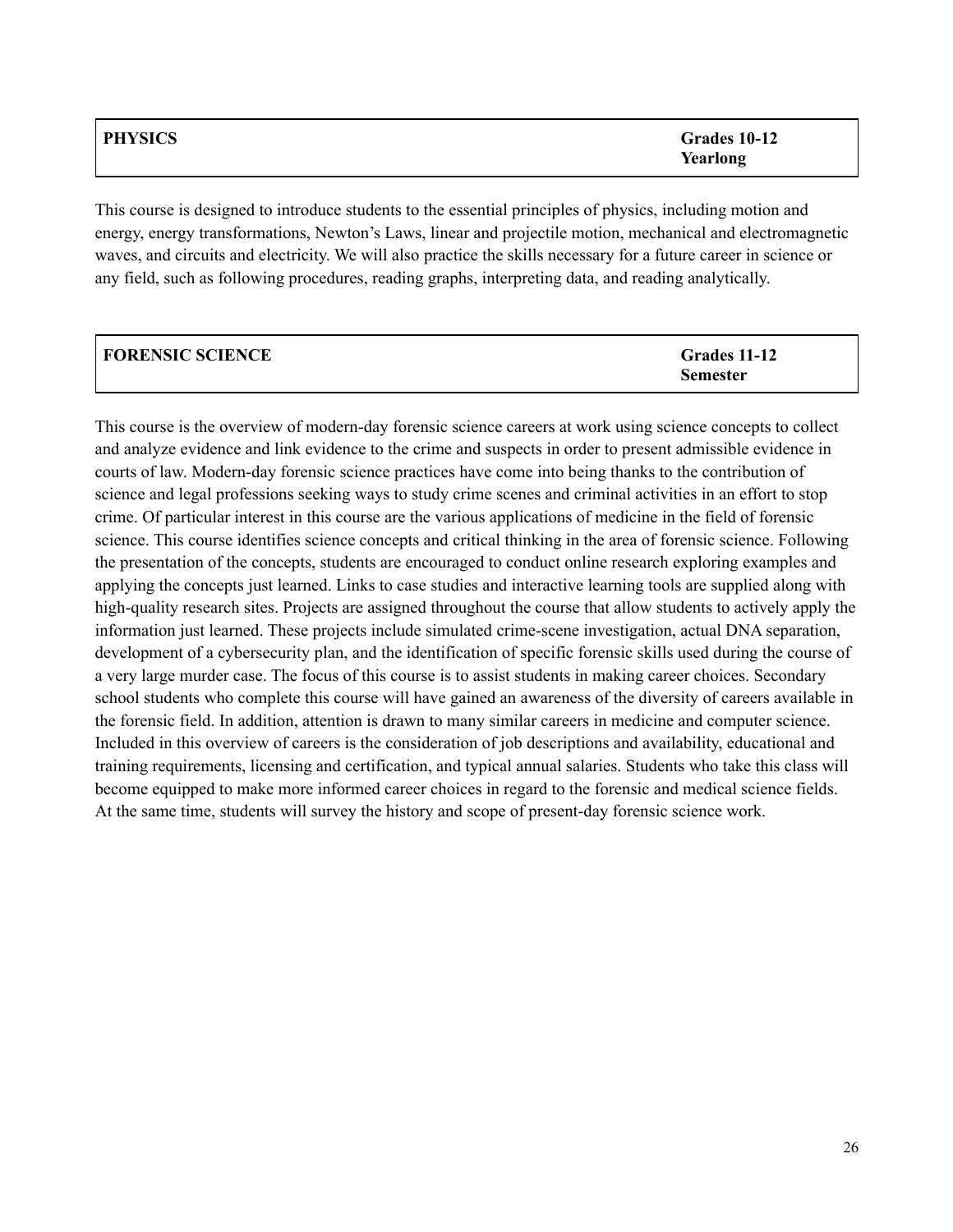# **SOCIAL STUDIES**

The Social Studies Department is primarily concerned with building an informed citizenry capable of dealing with the problems of modern society. Students will be aided toward an understanding of American ideals, a development of loyalty and the sense of responsible action necessary to participate effectively in democratic society.

In pursuit of these goals, the department hopes the individual student will:

- develop critical and analytical thinking skills,
- improve communications verbally, in writing, and by performance,
- understand the goals of a democratic society and civic competence,
- learn the distinctive elements of our Western civilization,
- experience the dimensions of today's world through collaborative problem solving,
- establish a methodology which stresses rational inquiry and good scholarship for life-long learning through traditional research, electronic research and use of available technology, and classroom dialog.

The Social Studies Department urges all students to carefully select elective courses from the Social Studies offerings so as to gain a better understanding of today's society and a more meaningful preparation for learning and careers.

# **COURSE OFFERINGS**

| U.S. HISTORY AND GEOGRAPHY | Grade 9  |
|----------------------------|----------|
|                            | Yearlong |

The course will examine a detailed history of The United States using primary and secondary documents. The class will start in the 1800's and travel to today's relevant topics. Students will study in detail geography, technology, people and government. The class will see how the country has changed throughout time and how events from the past have shaped this country to make it what it is today.

| <b>CIVICS AND ECONOMICS</b> | Grade 10 |
|-----------------------------|----------|
|                             | Yearlong |

Civics examines in detail the history of the United States Government as well as the rights of American citizens. Students will learn about the balances of power, the structure of our government and political system as well as compare the U.S. government to other governments around the world.

The Economics course introduces students to consumerism, production, demand, and different markets. Students will compare the U.S. system with others around the world.

| WORLD HISTORY AND GEOGRAPHY | Grades 11-12<br>Yearlong |
|-----------------------------|--------------------------|
|-----------------------------|--------------------------|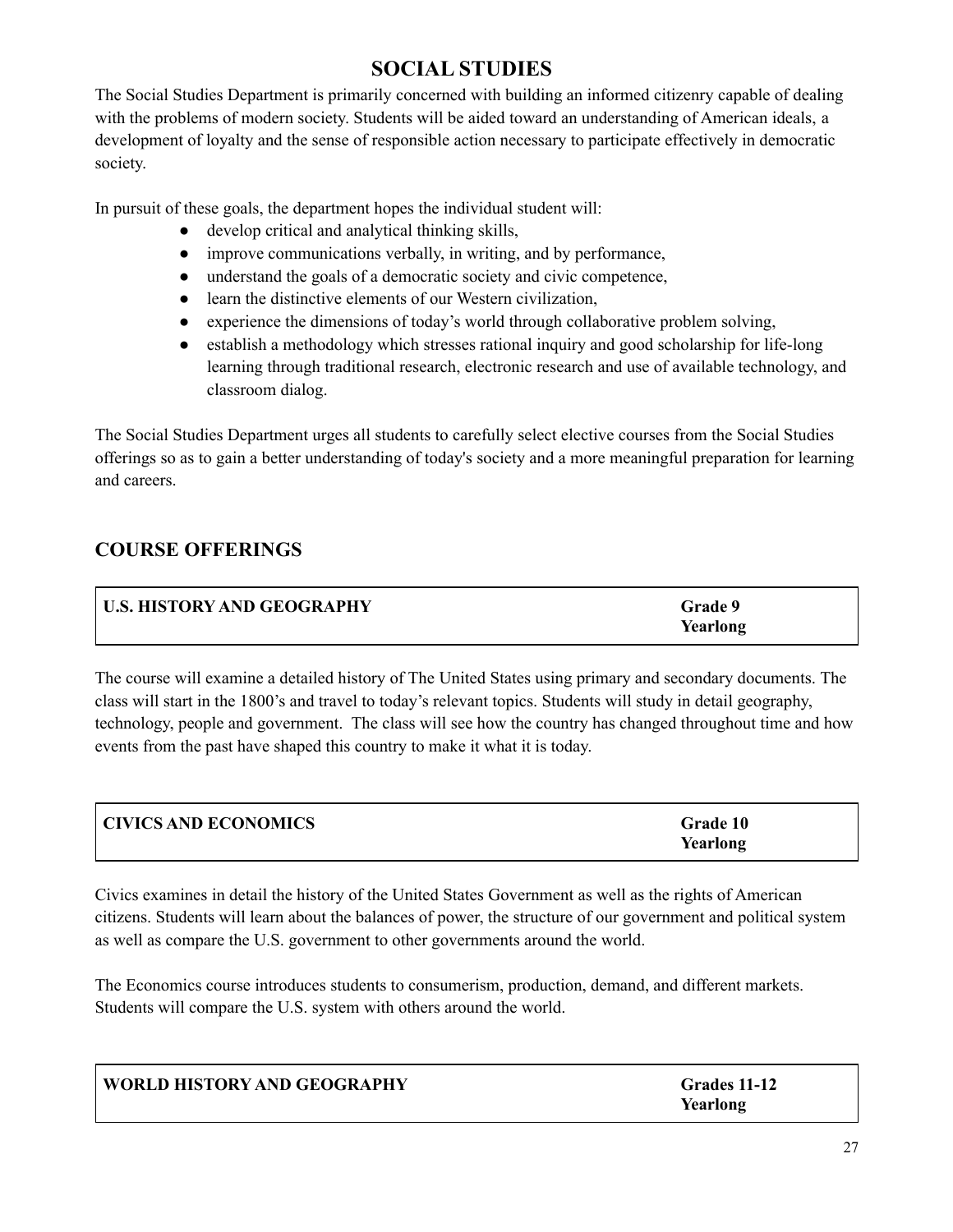The class will examine a detailed history of the world using primary and secondary documents. The class will start with learning about what a civilization is. The class will examine where humans came from and how they changed over years in time.

| <b>CURRENT EVENTS</b> | Grades 10-12    |
|-----------------------|-----------------|
|                       | <b>Semester</b> |

This course is designed to allow cadets the opportunity to not only stay current on the events that take place in and around their own neighborhoods but to stay abreast of the daily occurrences of the nation and world. As a globally connected society, especially through social networking it is increasingly important that cadets know what is going on, and how to take proper and immediate action as a citizen of the world.

- Character Education
- Respect and Responsibility
- Integrity and Initiative
- Service and Sacrifice
- Leadership

The main objective of this course is to enhance the pro-social behaviors of students in order to form a positive school community and responsible, caring, and contributing citizens for the world. This course focuses on being conscious of a diverse and dynamic society, and establishing characteristics to work with others to promote social change. Students will use literature, media (global and local news), film, and form personal compositions to develop knowledge and actively demonstrate the Seven Pillars of Character Education: Respect, Responsibility, Integrity, Initiative, Service, Sacrifice, and Leadership. Through diverse learning activities, including projects, discussions, collaborative assignments, and independent practice, students will

learn how to improve their ethical decision – making skills and become moral agents of society.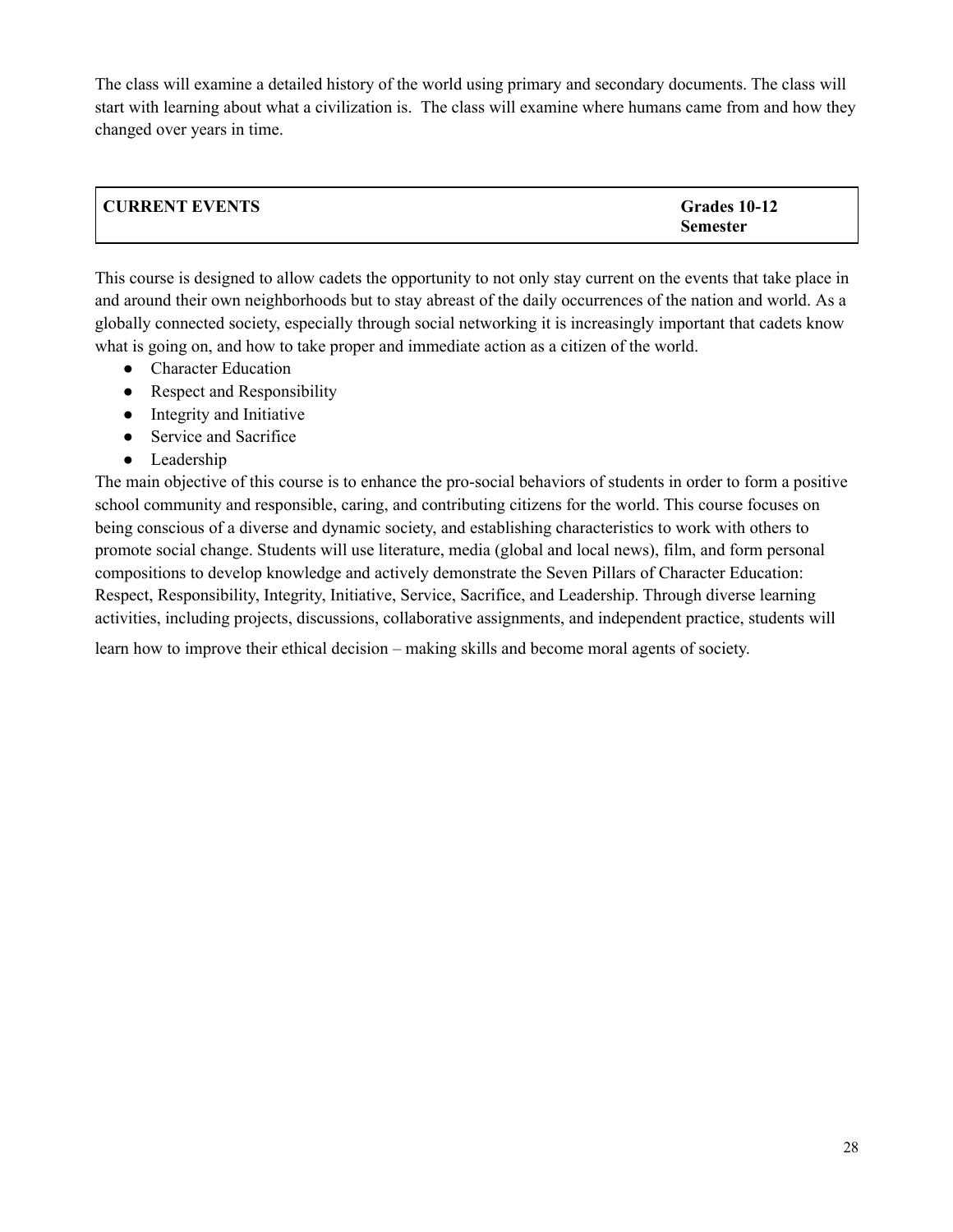# **COLLEGE AND CAREER READINESS**

# **COURSE OFFERINGS**

#### **READING AND WRITING STRATEGIES FOR STANDARDIZED TESTS Grades 10-12 Semester**

Students taking this course will learn a variety of test-taking strategies, writing and reading skills, and proper preparation to help them achieve not only entrance into a college of their choosing but possible scholarship opportunities. There will be a strong focus on reading stamina, vocabulary in context, citing references, and argumentative writing using evidence to support the claim.

| MATHEMATICAL STRATEGIES FOR STANDARDIZED | Grades 10-12    |
|------------------------------------------|-----------------|
| <b>TESTS</b>                             | <b>Semester</b> |

The course is designed to familiarize our students with the tests required for admission by many universities. Well-prepared students are more likely to score higher on the ACT/SAT, which may increase their chances of receiving scholarships and enable them to have more options when selecting a college. Students will learn test-taking strategies, review vocabulary in context, math, and take practice tests and discover ways to reduce test anxiety.

| <b>COLLEGE AND CAREER READINESS</b> | Grades 10-12    |
|-------------------------------------|-----------------|
|                                     | <b>Semester</b> |

During the course of the year, seniors in this class will begin the process of choosing their next pathway. Students will be filing for parchment, applying for financial aid and scholarships/grants, and researching academic and career pathways based on their family, financial, and personal needs. It is DPSA's goal to have 100% placement of all seniors in a secondary pathway whether that is a college, university, vocational school or job training program.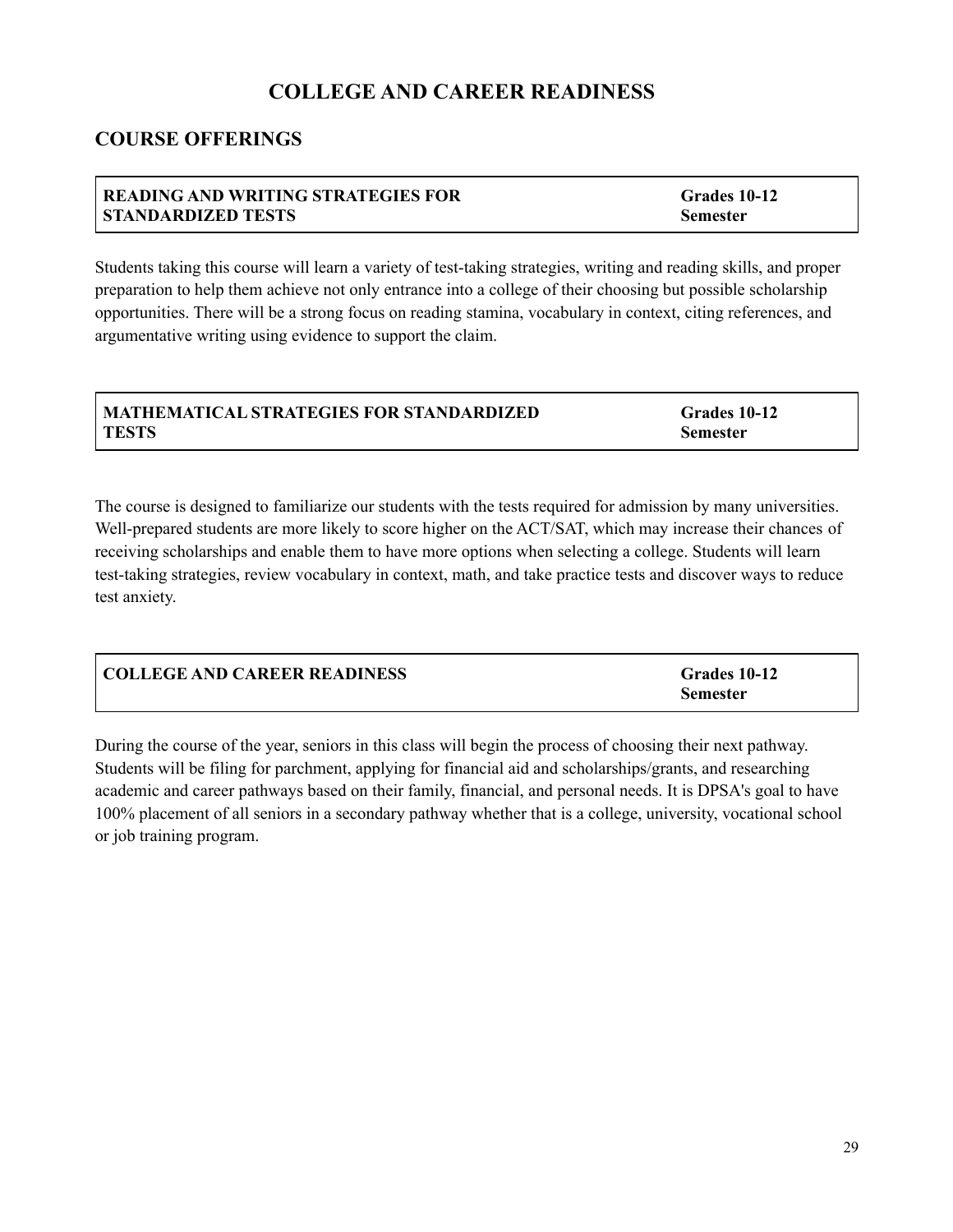# **PERFORMING ARTS**

## **COURSE OFFERINGS**

| <b>ART HISTORY</b> | Grades 9-12     |
|--------------------|-----------------|
|                    | <b>Semester</b> |

Students will develop knowledge of the history and theory of art and the relationship between artist, artwork, and society, including researching and critiquing periods, styles, and works of art from early civilizations through modern and contemporary art. Additionally, students will complete extended, focused projects that will challenge their research, writing, and analysis skills.

| <b>MEDIA STUDIES</b> | Grades 9-12     |
|----------------------|-----------------|
|                      | <b>Semester</b> |

This course is part of a worldwide educational movement called media literacy. The goal of the media literacy movement is to educate people about how the media impacts both individuals and society. Students will examine media such as magazines, the Internet, video games, and movies. They'll learn the kinds of strategies that advertisers use to persuade people to buy products. They'll also explore how news broadcasters choose which stories to air. Lessons and projects encourage students to examine ways in which media helps shape our culture and the ways in which our culture shapes the media. While many media literacy courses focus upon learning how to make media, this one will focus exclusively on analyzing the media.

| <b>MUSIC APPRECIATION</b> | Grades 9-12     |
|---------------------------|-----------------|
|                           | <b>Semester</b> |

Students will build a strong foundation of knowledge focused on basic musical elements and the development and growth of classical music, and will acquire a greater appreciation of music. Additionally, students will examine music in the world around them and discover how they experience music. They'll be introduced to the basic elements and sounds of music and instruments, learn the names and backgrounds of several famous musical composers, and learn how and where classical music began, how it developed over the centuries, and the ways in which music and culture affect each other. Lastly, students will examine the ways modern music has been influenced by classical music.

| <b>MUSIC THEORY</b> | Grades 9-12     |
|---------------------|-----------------|
|                     | <b>Semester</b> |

Students will explore the nature of music, integrating the key concepts of rhythm and meter, written music notation, the structure of various scale types, interval qualities, melody and harmony, the building of chords, and transposition. Throughout the series of assignments, ear training exercises are interspersed with the bones of composition technique, building in students the ability not only to hear and appreciate music, but step-by-step, to create it in written form as well. This highly interactive course culminates in the students producing original compositions, which while based on standard notation, demonstrate facets of personal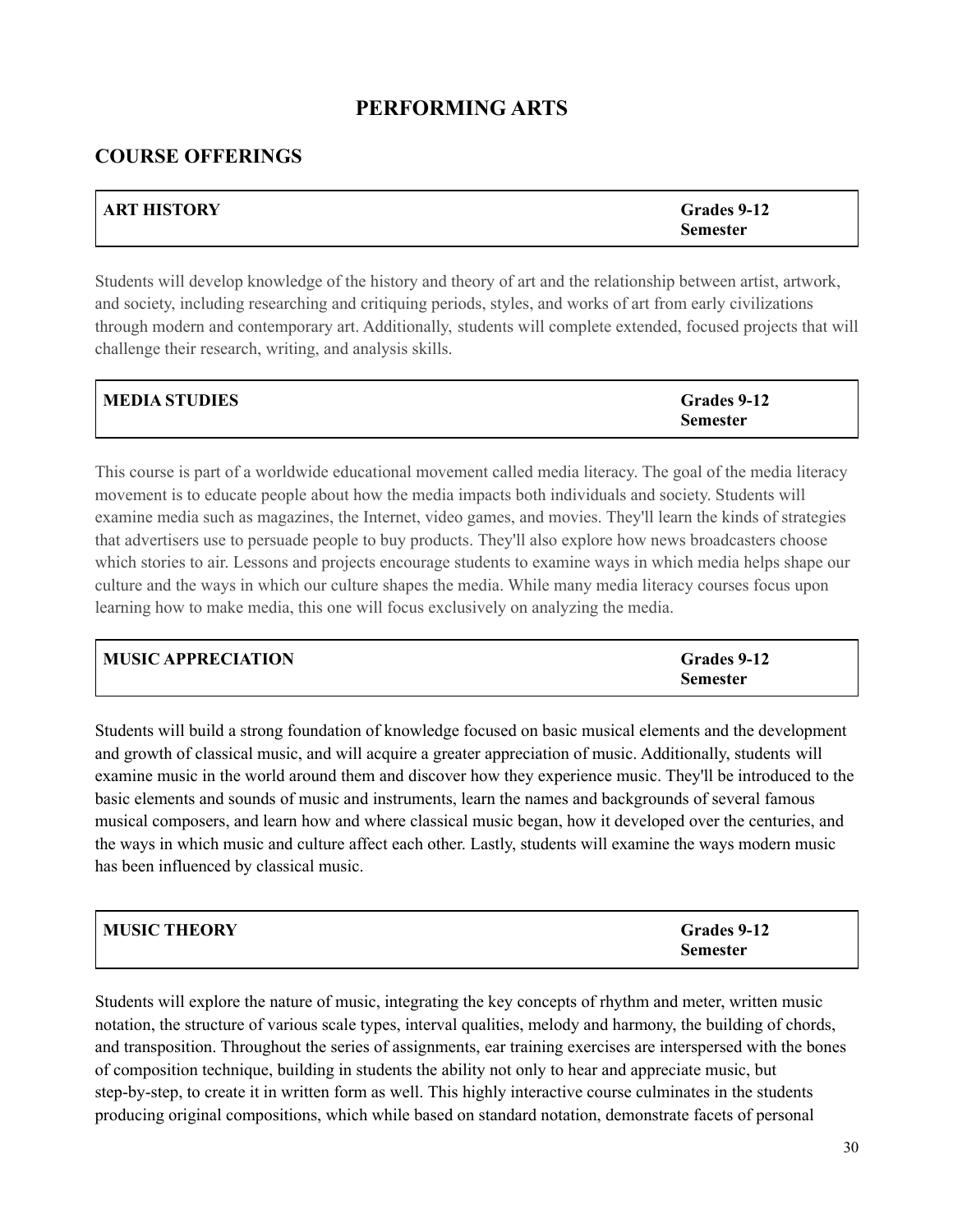expression. As the students' ability to perform increases in the future, they will better understand music and therefore better demonstrate its intrinsic communication of emotion and ideas.

| THEATER, CINEMA & FILM PRODUCTION | Grades 9-12     |
|-----------------------------------|-----------------|
| 1A & 1B                           | <b>Semester</b> |

1A - Lights! Camera! Action! Theater and cinema are both forms of art that tell a story. Let's explore the enchanting world of live theater and its fascinating relationship to the silver screen. Explore the different genres of both and how to develop the script for stage and film. Then dive into how to bring the script to life with acting and directing. If you have a passion for the art of film and stage, let's bring your creativity to life!

1B - Whether you're a performer, critic, or fan, you'll pull back the curtain to dive deeper into the making of movies and theater performances. Explore multiple facets of the production process from both theater and film. Gain insights from industry leaders along the way and learn to think critically about different aspects to develop your unit-by-unit blog. You'll fully understand how high-quality entertainment and art are crafted for the theater and the silver screen.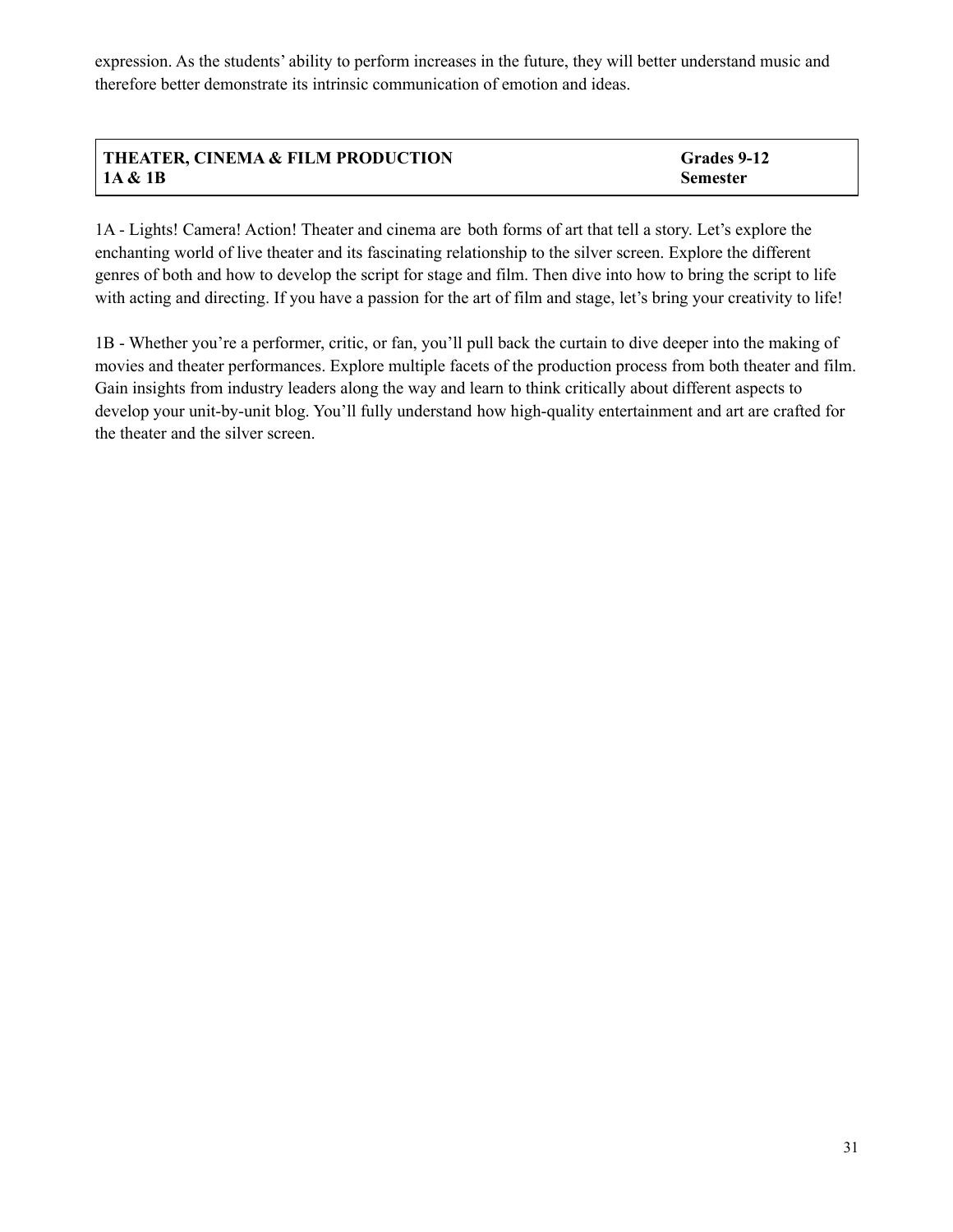# **WORLD LANGUAGES**

Students who enroll in world language classes will attempt to acquire communicative skills that will enable them to become world-class citizens. Our world language instruction is based on skills acquisitions in the communicative areas of reading, writing, listening, and speaking. The curriculum has been designed to reach the various learning styles and abilities of students who demonstrate a disciplined approach to their studies. The study of world language enables students to develop critical thinking skills and language analysis skills. The immediate goal of our four-year high school world language program in French and Spanish is preparation for world language instruction at the university level.

Research says students who learn a second language benefit in practical ways. They are better able to communicate with native speakers in this country and in other nations; they have a better understanding of other cultures; and they are better prepared for potential careers. Moreover, students' learning skills in general are enhanced through world language study.

# **COURSE OFFERINGS**

| FRENCH I | <b>Grades 10 - 12</b> |
|----------|-----------------------|
|          | Yearlong              |

French introduces the student to the language, history, and culture of the French world. The student learns the sound system, basic language patterns, and a communicative vocabulary. Students gain foundational communicative skills to discuss topics including leisure activities, school schedules, describing characteristics, family, shopping, the city, household chores, and sports.

| <b>FRENCH II</b> | <b>Grades 10 - 12</b> |
|------------------|-----------------------|
|                  | Yearlong              |

Prerequisite: French 1

French II is a high school foreign language course that builds on and reviews skills and concepts taught in French I through further exposure to communication, cultures, connections, comparisons, and communities. Course materials are designed to support students as they work to gain a basic proficiency in speaking, listening, reading, writing, and cultural competency. In addition to the default course program, French II includes extra alternate lessons, projects, and tests for use in enhancing instruction or addressing individual needs. This course gives students practice using the mechanics of the French language, acquaints them with the cultural differences of francophone countries, and helps them gain a keen awareness of their own culture.

| SPANISH I | <b>Grades 10 - 12</b> |
|-----------|-----------------------|
|           | Yearlong              |

Spanish I introduces the student to the language, history, and culture of the Hispanic world. The student learns the sound system, basic language patterns, and a communicative vocabulary. Students gain foundational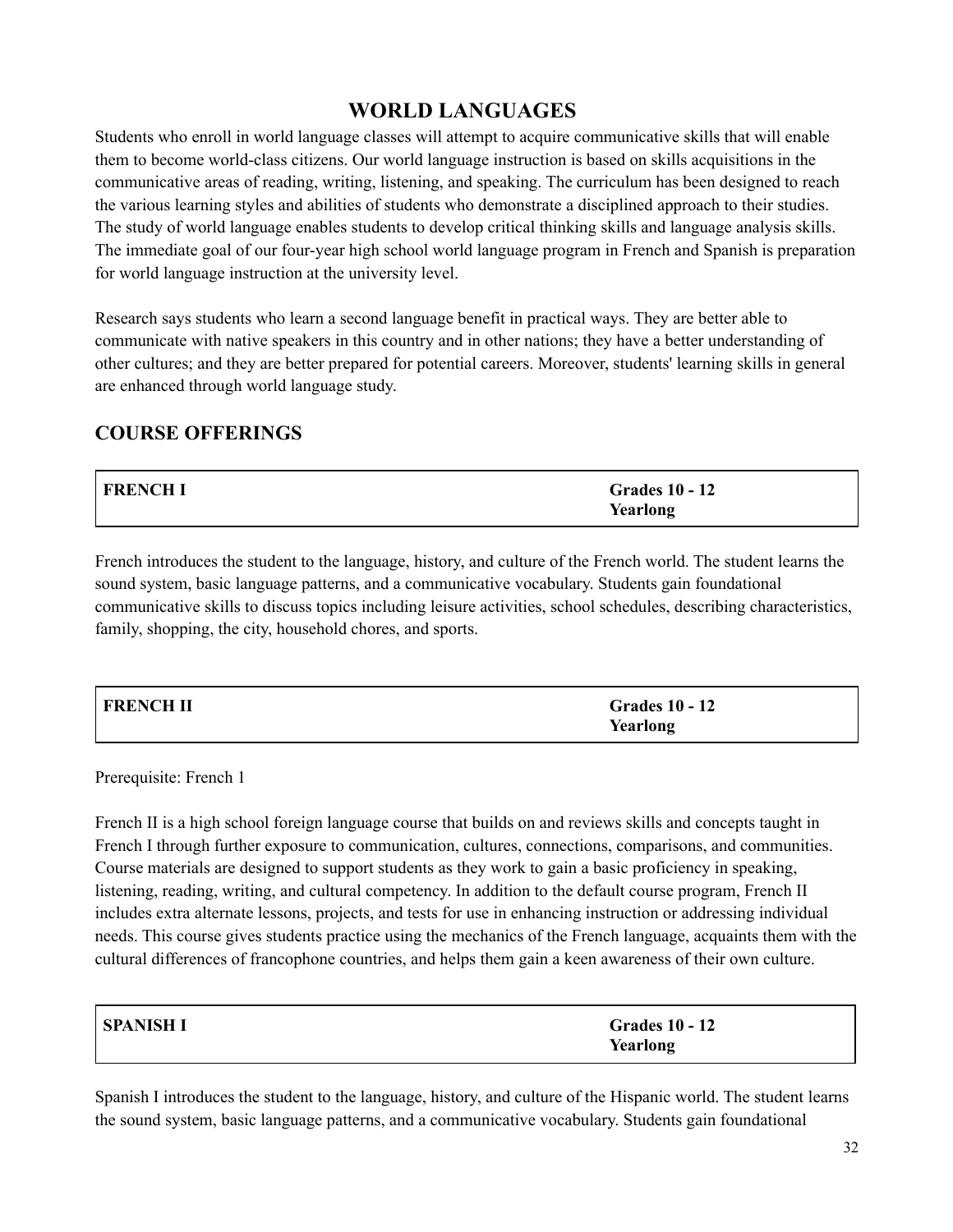communicative skills to discuss topics including leisure activities, school schedules, describing characteristics, family, shopping, the city, household chores, and sports.

| SPANISH II | <b>Grades 10 - 12</b> |
|------------|-----------------------|
|            | Yearlong              |

Prerequisite: Spanish 1

This course reinforces the skills acquired in Spanish I and enables students to further develop their knowledge and understanding of the Spanish language, its people and their respective cultures. Although active communicative skills will continue to be refined, an increased emphasis is placed on writing and reading in the target language at this level. Students will be able to discuss travel arrangements, vacation plans, health, daily routine, making purchases, and legends. Narrative expression in the present, present progressive, and the two past tenses will be developed. Students will be required to participate in both rehearsed and impromptu dialogues in class.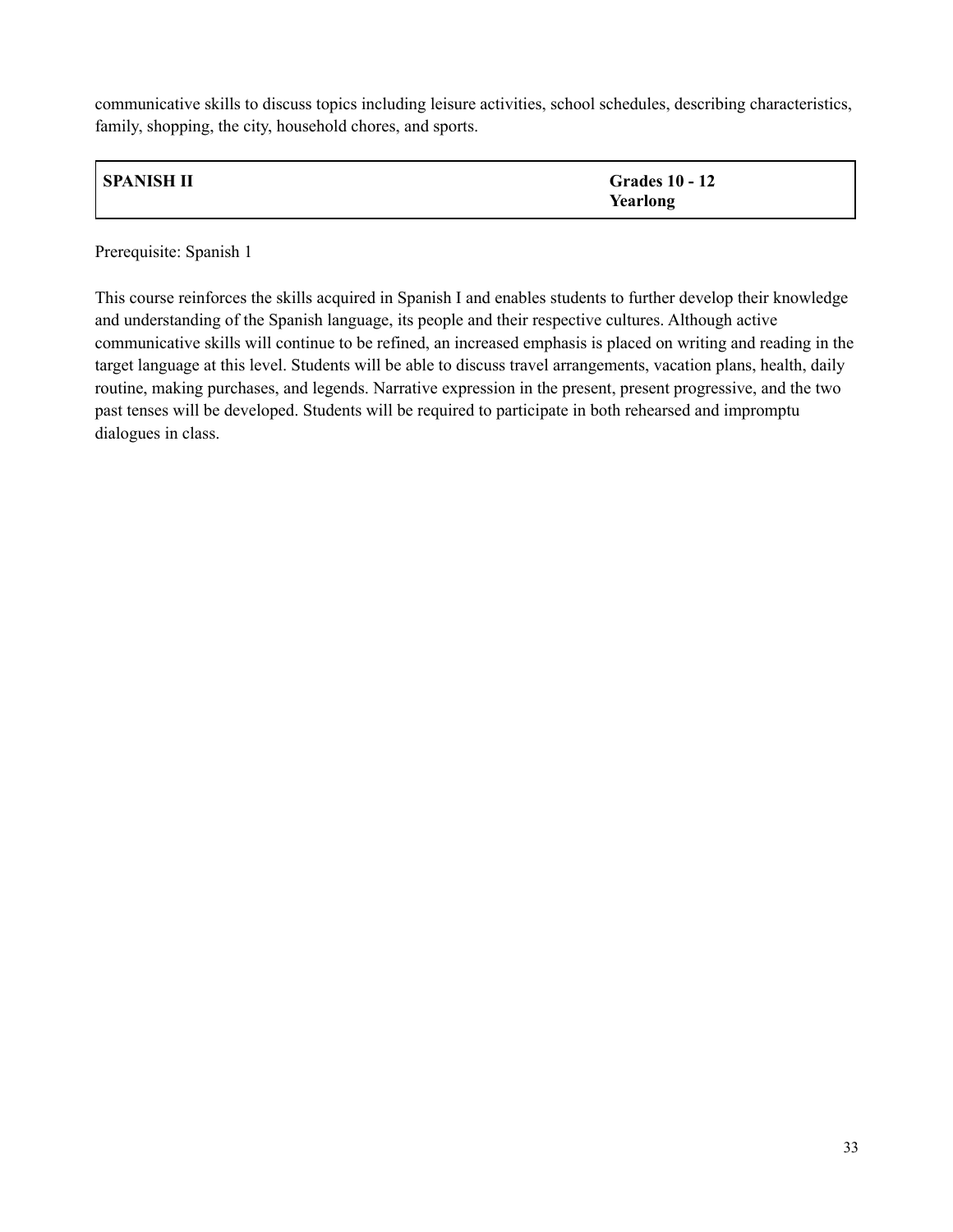# **ONLINE ELECTIVES**

## **COURSE OFFERINGS**

| <b>CRIMINOLOGY</b> | <b>Grades 9 - 12</b> |
|--------------------|----------------------|
|                    | Yearlong             |

Why do certain people commit horrible acts? Can we ever begin to understand their reasoning and motivation? Perhaps. The mental state of a criminal can be affected by many different aspects of life: psychological, biological, sociological, all of which have different perspectives and influences. Investigate not only how these variables affect the criminal mind but also how crimes are investigated and handled in the criminal justice system.

| CAREERS IN CRIMINAL JUSTICE | <b>Grades 9 - 12</b> |
|-----------------------------|----------------------|
| $\vert$ 1A & 1B             | Yearlong             |

1A - Have you ever wondered what steps take place as people as they move through the court system? The criminal justice system is a very complex field that requires dedicated people willing to pursue equal justice for all. Explore different career choices and how the juvenile justice system, the correctional system, and the trial process all work together to maintain social order.

1B - Careers in criminal justice can be found at local, county, state, and federal levels, and even in the private sector. Explore some of the various occupations in this field, while simultaneously learning how they interact with each other and other first responders. Discover various interviewing techniques to uncover the truth. Understand the importance of making ethical decisions, and how you need to keep your sense of right and wrong in check to be successful in this field.

| <b>CYBERSECURITY</b> | <b>Grades 9 - 12</b> |
|----------------------|----------------------|
| 1A & 1B              | Yearlong             |

1A - We depend more on the technologies we interact with every day; and we put more and more of our personal data out there online. Can all of that data really be kept "secret"? Learn about the various parts of your computer, how they work together, and how you can manipulate them to keep your data safe. Dive into the tools, technologies, and methods that will help protect you from an attack and discover the many opportunities in the rapidly growing field of cybersecurity.

1B - Unmask the cybersecurity threats around you by understanding hackers and identifying weaknesses in your online behavior. Learn to avoid the various types of cyberattacks, including those to your social media accounts, and to predict the potential legal consequences of sharing or accessing information that you do not have rights to. Dig into these crimes in depth by taking a look at cyber forensics and other cybersecurity careers. Cybersecurity will play an increasingly larger role in our personal and professional lives in the years to come.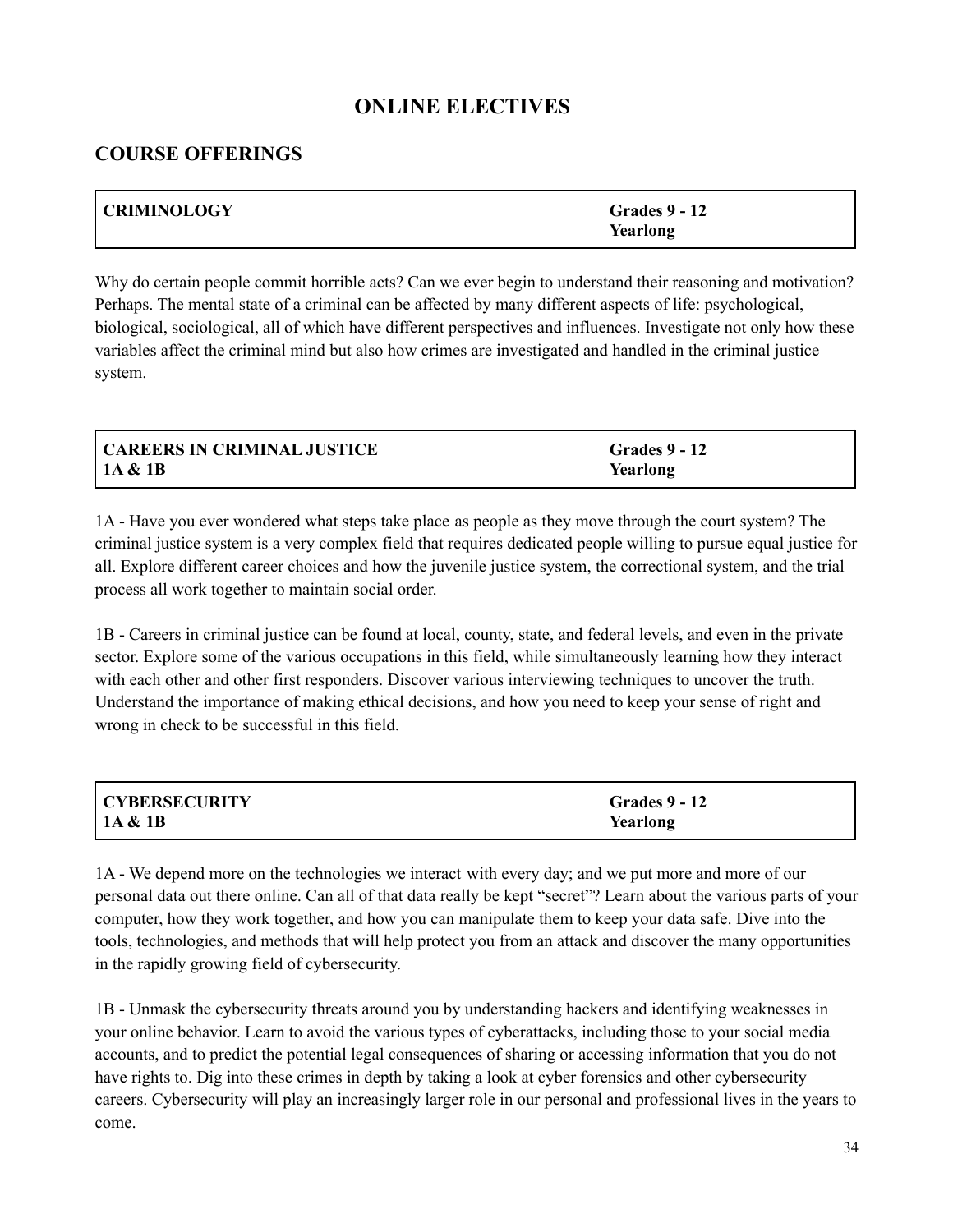## **EMERGENCY MEDICAL RESPONDER 1A & 1B**

**Grades 9 - 12 Yearlong**

1A - Have you ever wondered what happens after making a 911 call? Get a realistic look into the day-to-day, fast-paced life of an EMR and how their roles and responsibilities fit into the larger picture with Emergency Medical Services. Discover how to conduct a patient assessment when you arrive on a scene and assess and treat various medical emergencies. If you've ever dreamt of being on the front lines, providing quality care to save someone's life, then explore the exciting career as an Emergency Medical Responder.

1B - Being an emergency medical responder is dynamic and challenging. EMRs are first responders who are prepared for action! Explore how to care for diverse patients and in unique and even difficult situations. From advanced trauma to childbirth, from mass casualties to special conditions. EMRs are trained to care for, treat, move, and transport patients in various situations and play a vital role as part of an EMS response team.

| SOCIAL MEDIA: OUR CONNECTED WORLD | <b>Grades 9 - 12</b> |
|-----------------------------------|----------------------|
|                                   | Yearlong             |

Have you ever met someone who thought social media was nothing more than people sharing cute photos and memes with their friends? We all have—but we know better! In reality, social media has grown into one of the most impactful elements of 21st-century life. Although Facebook may be the best-known social media network, it doesn't define the field. Social media is an ever-growing technology that has evolved into a means for personal and professional communication; it has grown to encompass several solid platforms and tools, each of which gets millions of daily visitors. Social media is everywhere in our lives today and has changed our habits and ways of communicating.

# **SPECIAL EDUCATION**

# **TEAM TAUGHT GENERAL EDUCATION CLASSES**

General education classes are coordinated with a special education teacher in a team-taught environment. Generally, the classes which are team taught are offered in the core subject areas – English Language Arts and Math. Resource hours will be available periodically throughout the day to meet with special education students that are in need of more specialized assistance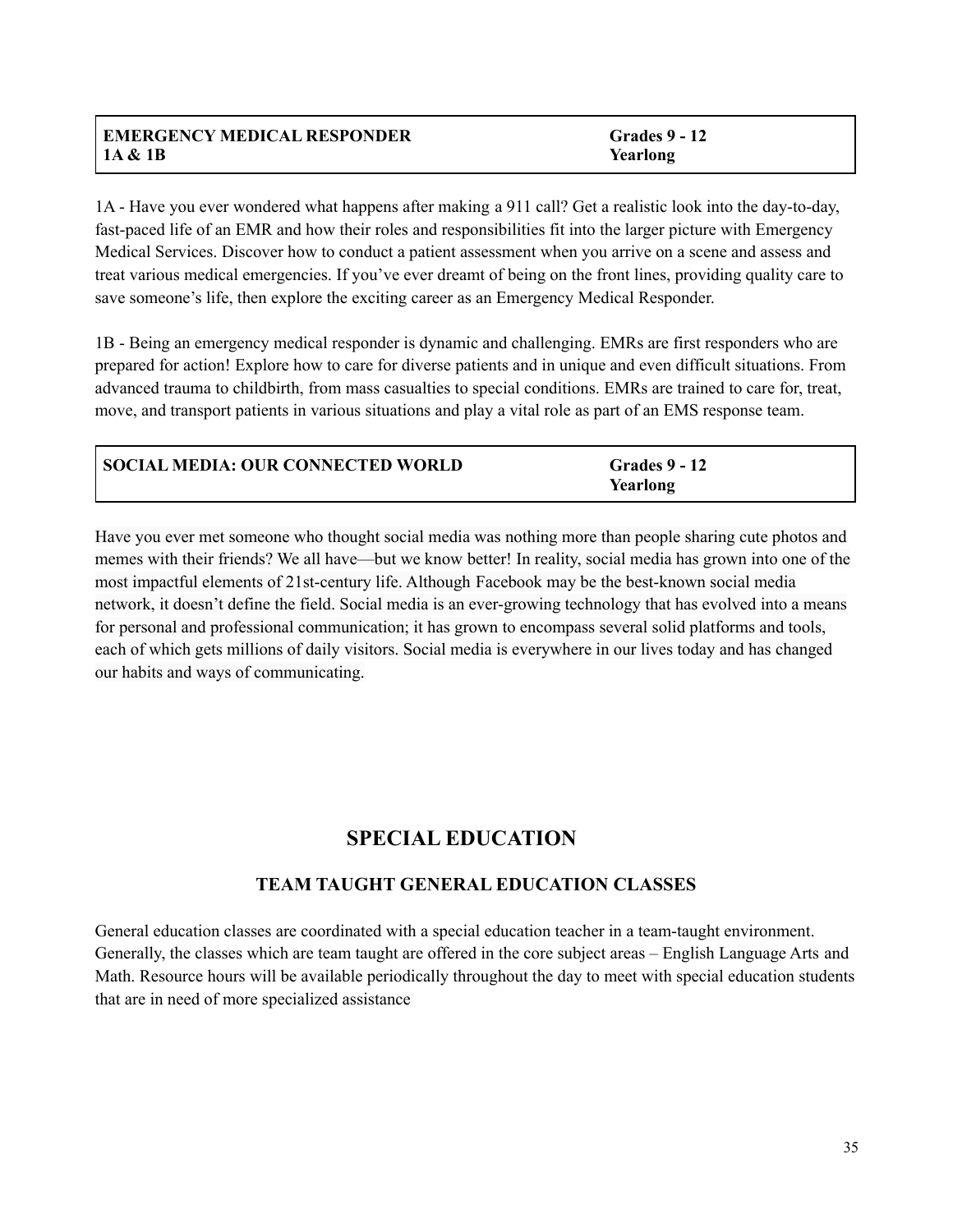# **LEONA GROUP (TLG) SHARED ELECTIVES CONSORTIUM**

Participating Schools: Academy for Business and Technology High School Cesar Chavez Academy High School Detroit Public Safety Academy Hope of Detroit Academy High School

Ninth through twelfth grade students enrolled in any of the four TLG member schools can take any education program offered by any of the participating high schools. Transportation is provided for all programs, unless otherwise noted in the program description, however some classes may be virtual or hybrid.

All programs, unless otherwise noted, are two-year programs intended to be started at the beginning of the junior year and completed during the senior year.

Some of the programs allow students to earn college credit through dual enrollment credit with Wayne County Community College. Other programs provide an advanced placement opportunity through College Board or a more robust elective option for partnering schools. Programs like Robotics, Youth Entrepreneurship and Band are often difficult to staff and our scale of economy could be used to provide competitive programming between our consortium.

Long term plans include offering vocational and career technical classes to provide a sophisticated technical training experience for students while they are still in high school. Upon graduation, the student may then directly enter the labor market or continue on for advanced training in the chosen career area. Toward this end, the vocational programs have adopted the curriculum developed by the State of Michigan which provides for training that has been identified as being necessary for each specific occupational area.

#### **TLG COURSE OFFERINGS BY SCHOOL**

### **ACADEMY FOR BUSINESS AND TECHNOLOGY HIGH SCHOOL**

| <b>ENTREPRENEURSHIP A &amp; B</b> | Grades 11-12    |
|-----------------------------------|-----------------|
|                                   | <b>Semester</b> |

How do you turn an idea into a business? Experience just that in this course! Entrepreneurship focuses on recognizing a business opportunity, starting a business, operating and maintaining a business. Students will be exposed to the development of critical thinking, problem solving, and innovation in this course as they will either be the business owner or individuals working in a competitive job market in the future. Integration of accounting, finance, marketing, business management, legal and economic environments will be developed throughout projects in this course. Working to develop a business plan that includes structuring the organization, financing the organization, and managing information, operations, marketing, and human resources will be a focus in the course.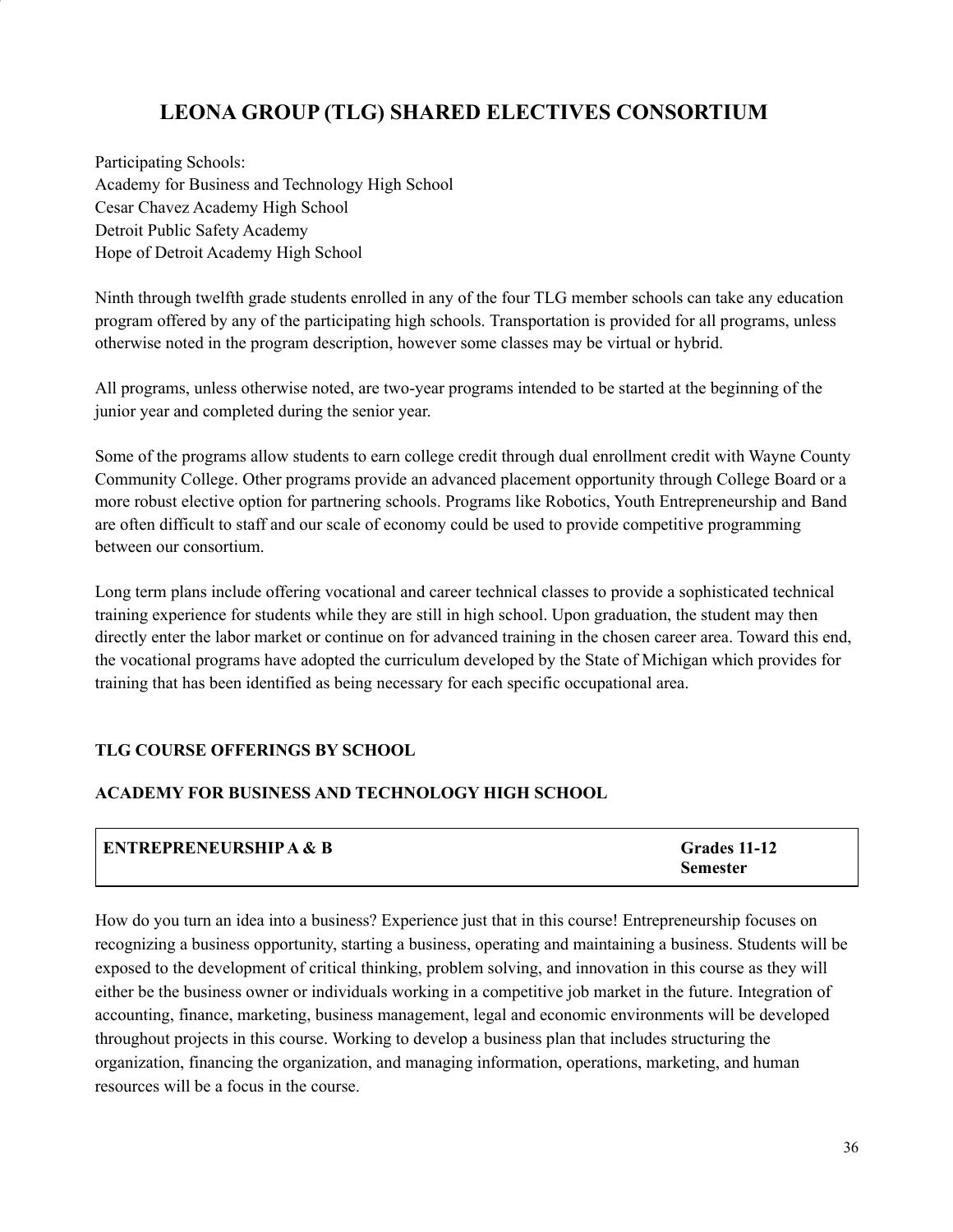## **CESAR CHAVEZ ACADEMY HIGH SCHOOL**

| AP HUMAN GEOGRAPHY | Grades 11-12 |
|--------------------|--------------|
|                    | Yearlong     |

This course introduces students to the systematic study of patterns and processes that have shaped human understanding, use, and alteration of Earth's surface. Students employ spatial concepts and landscape analysis to examine socio economic organization and its environmental consequences. They also learn about the methods and tools geographers use in their research and applications.

The goal for the course is for students to become more geoliterate, more engaged in contemporary global issues, and more informed about multicultural viewpoints. They will develop skills in approaching problems geographically, using maps and geospatial technologies, thinking critically about texts and graphic images, interpreting cultural landscapes, and applying geographic concepts such as scale, region, diffusion, interdependence, and spatial interaction, among others. Students will see geography as a discipline relevant to the world in which they live; as a source of ideas for identifying, clarifying, and solving problems at various scales; and as a key component of building global citizenship and environmental stewardship.

| <b>AP ENVIRONMENTAL SCIENCE</b> | Grades 11-12 |
|---------------------------------|--------------|
|                                 | Yearlong     |

This course is designed to engage students with the scientific principles, concepts, and methodologies required to understand the interrelationships within the natural world. The course requires that students identify and analyze natural and human-made environmental problems, evaluate the relative risks associated with these problems, and examine alternative solutions for resolving or preventing them. Environmental science is interdisciplinary, embracing topics from geology, biology, environmental studies, environmental science, chemistry, and geography

The AP Environmental Science course provides students with the scientific principles, concepts, and methodologies required to understand the interrelationships of the natural world. The course helps students identify and analyze natural and human-induced environmental problems. It enables them to learn how to assess the risks associated with these problems and evaluate alternative solutions for resolving and preventing them. To accomplish this goal, the AP Environmental Science Course and Exam Description defines concepts, skills, and understandings required by representative colleges and universities for granting college credit and placement.

## **DETROIT PUBLIC SAFETY ACADEMY**

# **DUAL ENROLLMENT WITH WAYNE COUNTY COMMUNITY COLLEGE DISTRICT, MICHIGAN INSTITUTE FOR PUBLIC SAFETY EDUCATION (MIPSE)**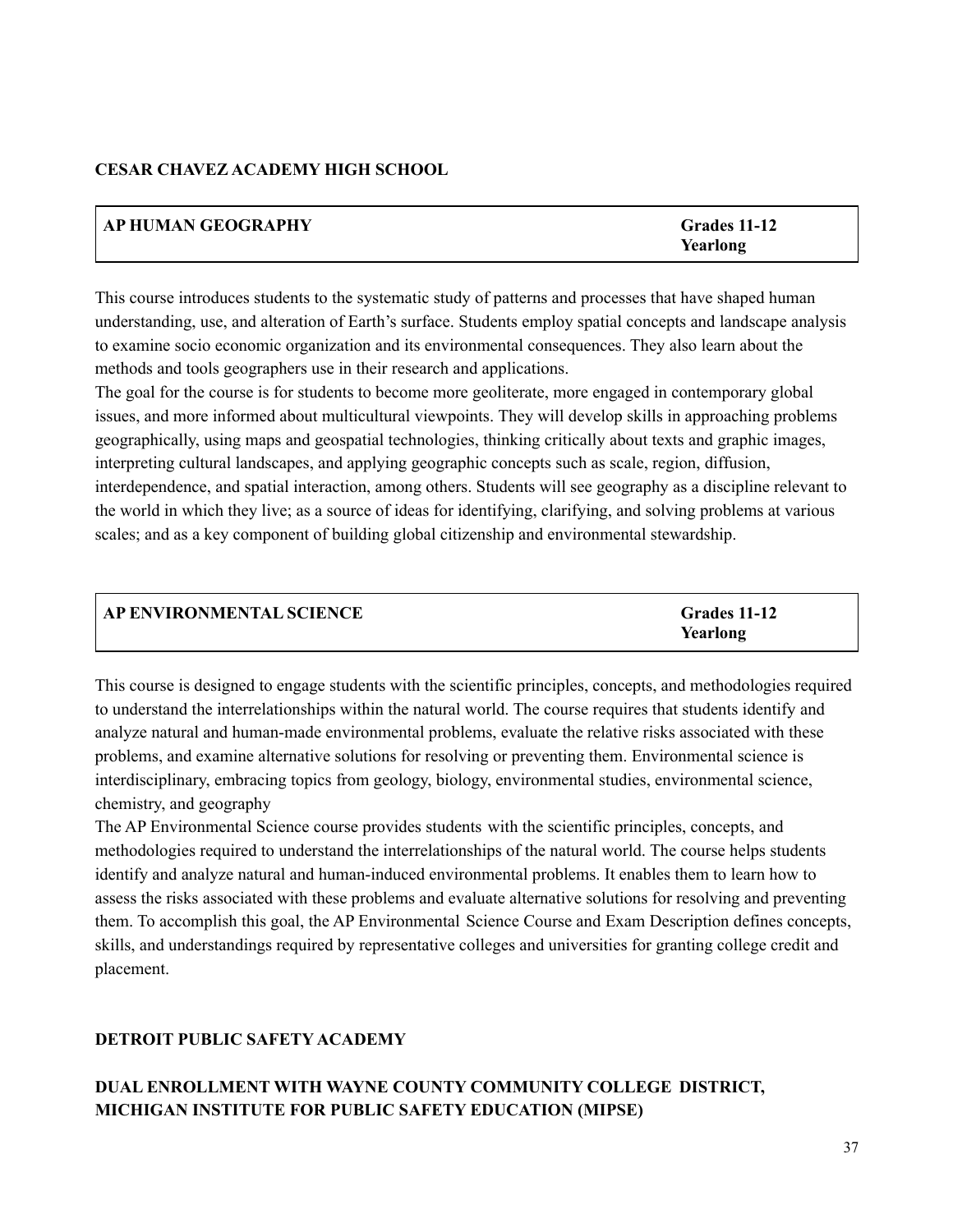**\****students earn eligibility to take Michigan firefighter exams and EMT licensure exams*

## **FIREFIGHTER I - FPT 110 AND FPT 115 Grades 11**

**Semester**

## **FPT 110**

Prerequisite: Program Admission Co-requisites: FPT 115

This course is designed to provide a student with the knowledge necessary for entry level positions in fire departments. Topics include firefighter safety, personal protection equipment, hose operations, ladders, fire prevention, and others. Students who complete all course requirements will be eligible to take the State of Michigan FireFighter Training Council (MFFTC) written and practical examinations leading to certification as a FireFighter I. This course must be taken in conjunction with FPT 115.

## **FPT 115**

Lab Prerequisite: Program Admission Co-requisite: FPT 110

This course is designed to provide students with the psychomotor skill necessary for entry level positions in the fire department. Skills include hose operations, ladders, personal protective equipment, and others. Students who complete all course requirements will be eligible to take the State of Michigan FireFighter Training Council (MFFTC) written and practical examinations leading to certification as a Fire Fighter I. This course must be taken in conjunction with FPT 110.

| FIREFIGHTER II - FPT 120 AND FPT 125 | <b>Grades</b> 11 |
|--------------------------------------|------------------|
|                                      | <b>Semester</b>  |

### **FPT 120**

Prerequisite: MFTTC FireFighter I Certification Co-requisites: FPT 125

This course is designed to provide students with the additional knowledge necessary for entry level positions on fire departments. This course builds on the knowledge acquired in FPT 110. Topics include vehicle extrication and hazardous materials operations. Students who complete all the requirements will be eligible to take the State of Michigan FireFighter Training Council (MFFTC) Fire Fighter II written and practical examinations leading to certification as a FireFighter II. This course must be taken in conjunction with FPT 125.

### **FPT 125**

Lab Prerequisite: MFTTC FireFighter I Certification Co-requisites: FPT 120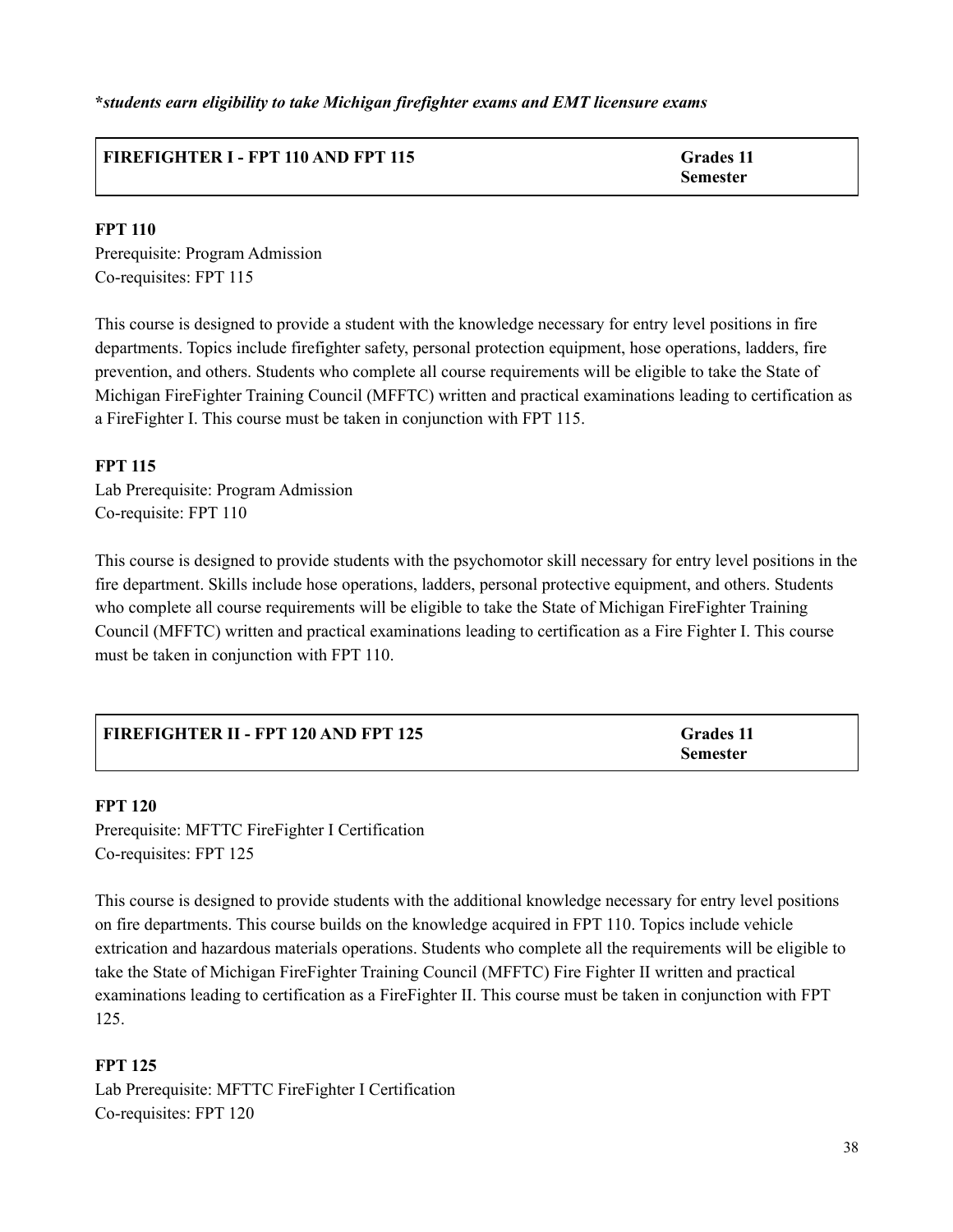This course is designed to provide students with the additional knowledge necessary for entry level positions in the fire department. This course builds on the knowledge acquired in FPT 115. Skills include vehicle extrication and hazardous materials operations. Students who complete all the requirements will be eligible to take the State of Michigan FireFighter Training Council (MFFTC) written and practical examinations leading to certification as a FireFighter II. This course must be taken in conjunction with FPT 120.

| <b>BASIC EMT I and II - 114, 124 &amp; 126</b> | Grades 12 |
|------------------------------------------------|-----------|
|                                                | Yearlong  |

#### **EMT 114**

Prerequisite: Program Admission

Lectures and lab sessions of this course include current principles and techniques in EMS operations, medical/legal issues, anatomy and physiology, patient assessment, respiratory emergencies, oxygen therapy, airway management, cardiovascular disease, CPR, triage, patient handling. This is a State of Michigan approved course. If all comprehensive written and practical examinations and co-requisites are completed successfully the students are eligible to apply for licensure exams.

#### **EMT 124**

Prerequisite: Program Admission

The lectures and lab sessions of this course include principles and techniques in communicable diseases, stress management in EMS, traumatic injuries, abdominal illness, shock, IV maintenance, diabetes, the Central nervous system, rescue, extrication, geriatric, obstetrical, gynecological, pediatrics, environmental emergencies and hazardous materials behavioral emergencies, poisons, and substance abuse. This is a State of Michigan approved course. If all comprehensive written and practical examinations and co-requisites are passed successfully the students are eligible to apply for licensure exams.

#### **EMT 126**

Prerequisite: Program Admission

This course is designed to provide Hospital and EMS experience to EMT Basic students to learn the psychomotor, affective and apply cognitive skills needed for entry level work as an Emergency Medical Technician Basic. These include but are not limited to Patient Assessment, Spinal Immobilization, Bleeding Control, and Donning and doffing of PPE's. This is a State of Michigan approved course. If all comprehensive written and practical examinations and co-requisites are completed successfully the students are eligible to apply for licensure exams. Students are required to complete an orientation session prior to attending the clinical experience